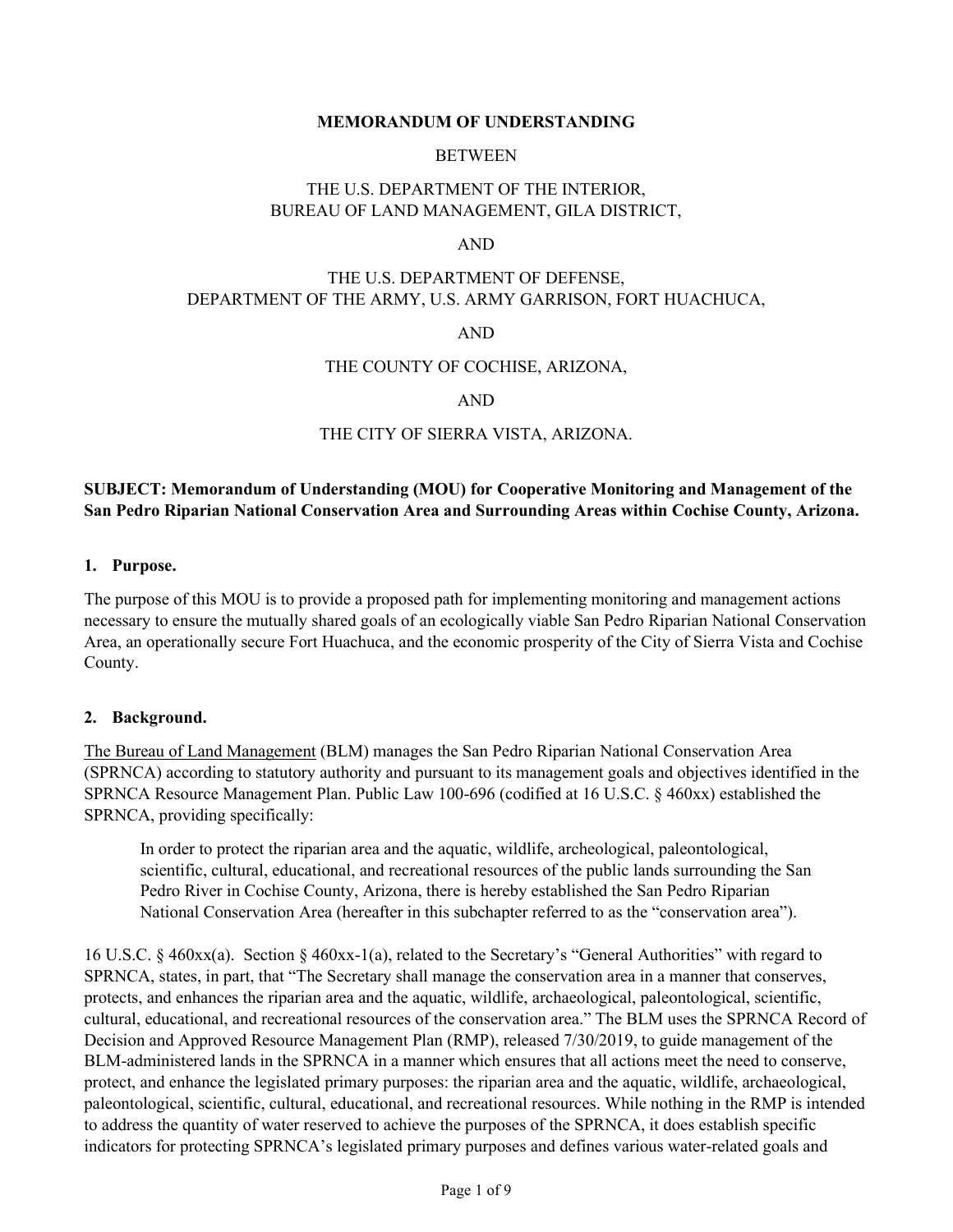objectives associated with ecological conditions for each of these resource management categories that the BLM has determined are necessary to conserve, protect, and enhance the SPRNCA in furtherance of those primary purposes. These water-related indicators, goals and objectives associated with ecological conditions are hereafter referred to as the "RMP Objectives."

Fort Huachuca is a U.S. Army installation in Southeastern Arizona. It is a major Army training and testing post in support of national defense. Collaborative partnerships with neighboring communities and organizations assist the Fort in completing its missions, being a responsible stakeholder and in protecting local natural resources. Some of Fort Huachuca's objectives in participating in this MOU include:

- To assist compliance with Fort Huachuca's Biological Opinions and its obligations under the Endangered Species Act.
- To ensure a safe and adequate water supply for Fort Huachuca personnel and service members to successfully accomplish the Fort's missions.
- To jointly work with appropriate local partners to effectively manage the many natural resources within the SPRNCA and the Upper San Pedro River Basin to fulfill the objectives of the Fort Huachuca Sentinel Landscape strategic plan.

Cochise County, Arizona (the "County") fosters diverse, vibrant and safe communities, planning for the future while honoring its legendary cultural heritage. Cochise County's relevant strategic priorities include:

- Economic development countywide;
- Promoting environmental solutions, including partnerships for wildlife management in the San Pedro Riparian National Conservation Area and supporting Fort Huachuca environmental efforts; and
- Increased intergovernmental cooperation.

The County's Comprehensive Plan, amended and readopted in 2015, has as a goal specific to SPRNCA: "Coordinate efforts with other organizations and jurisdictions, including the Bureau of Land Management, to protect the SPRNCA, as well as the economic and social well-being of Cochise County residents, by assisting Fort Huachuca in meeting its environmental goals, especially regarding water conservation."

The City of Sierra Vista, Arizona (the "City") provides quality services and amenities through strategic and ethical leadership and is committed to building a strong, healthy, and vibrant community where its residents can prosper. The City's strategic priorities relevant to participating in this MOU include:

- Enhancing the City by providing better services and enhancing the appearance of the City to better reflect core community values and utilizing partnerships for a stronger community, including:
	- o Improving streetscapes and public places by implementing at least two projects per year.
	- o Revitalizing the West End, including exploring ways to improve stormwater management to reduce flooding.
- Leveraging partnerships with other governmental, commercial and non-profit interests even further to influence the economic prosperity of both the City and its residents and focus on issues affecting the most vulnerable City residents, including:
	- o Expanding intergovernmental service agreements and partnerships that support the Fort's missions, create revenue, and take advantage of economies of scale.
	- o Plan for reclaimed and other water use, and continue to partner with public and private agencies to implement water conservation and recharge projects to promote the long term stability of our local aquifer.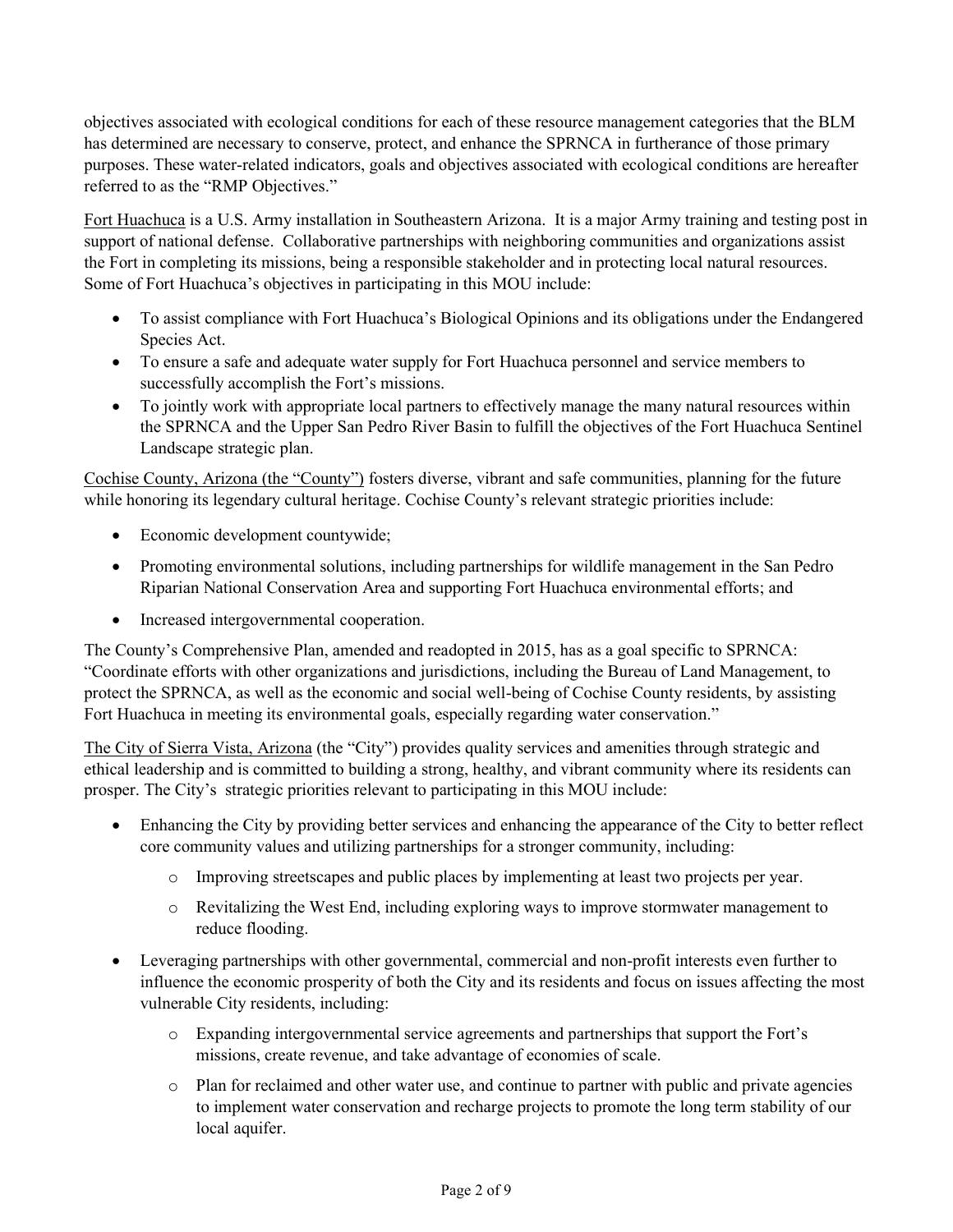- Provide a variety of recreation opportunities, including:
	- o Evaluate and plan for park space, sports complex, and recreational properties.

All of the parties recognize that there are complex interactions between hydrology, ecosystems, and human development and use of the landscape, and achievement of many of the RMP Objectives will be promoted by ongoing coordination and collaboration among the parties to this MOU. Recognizing that there is a long history of effort by many different parties in the region, and that there are many existing projects, partnerships, and management actions in place, this MOU provides a framework to deliberately connect and coordinate these various ongoing efforts among the parties by:

- Identifying shared goals and points of mutual interest;
- Developing a consensus with regard to the shared benefit of the many activities that are planned or underway in the region that might further the shared goals and points of mutual interest;
- Outlining the responsibilities of the respective parties concerning implementation of mutually-beneficial monitoring and management activities;
- Defining a process for ongoing collaborative actions, evaluation of monitoring results, adaptive management actions, and conflict management procedures; and
- Establishing a framework within which further agreement(s) among the parties that may be necessary for implementation of collaborative actions described in this MOU can be developed.

# **3. Shared Goals and Points of Mutual Interest**

The parties have identified the following common goals and shared interests related to an ecologically viable San Pedro Riparian National Conservation Area, an operationally secure Fort Huachuca, and the economic prosperity of the City of Sierra Vista and Cochise County. Collectively, these common goals and shared interests are referred to herein as the "MOU Objectives":

- An adequate long-term water supply is available to meet the reasonable needs of the area's residents and property owners (current and future) and fulfill the purposes of the SPRNCA, while managing the impacts of past groundwater use;
- The San Pedro River within the SPRNCA is healthy, and the RMP Objectives are advanced, thereby furthering the primary purposes for which the SPRNCA was established;
- Communities in areas around the SPRNCA within Cochise County, Arizona, are strong, healthy, diverse, vibrant, and safe, and have opportunities for continued economic growth and development, which fosters local community capacity to support regional water-related objectives;
- Fort Huachuca is able to accomplish its national defense missions, have a safe and adequate water supply and comply with all obligations under the Endangered Species Act; and
- Local, state, and federal agencies and partner organizations work collaboratively to reduce environmental, economic, and water supply risks and avoid conflicts related to local water use and federally reserved rights.

# **4. Consensus of Shared Benefit(s) of Ongoing and Planned Activities**

The accumulated impacts of past groundwater use in the Sierra Vista Subwatershed, as they are presently understood, support the continuation of water conservation and recharge efforts as an important means of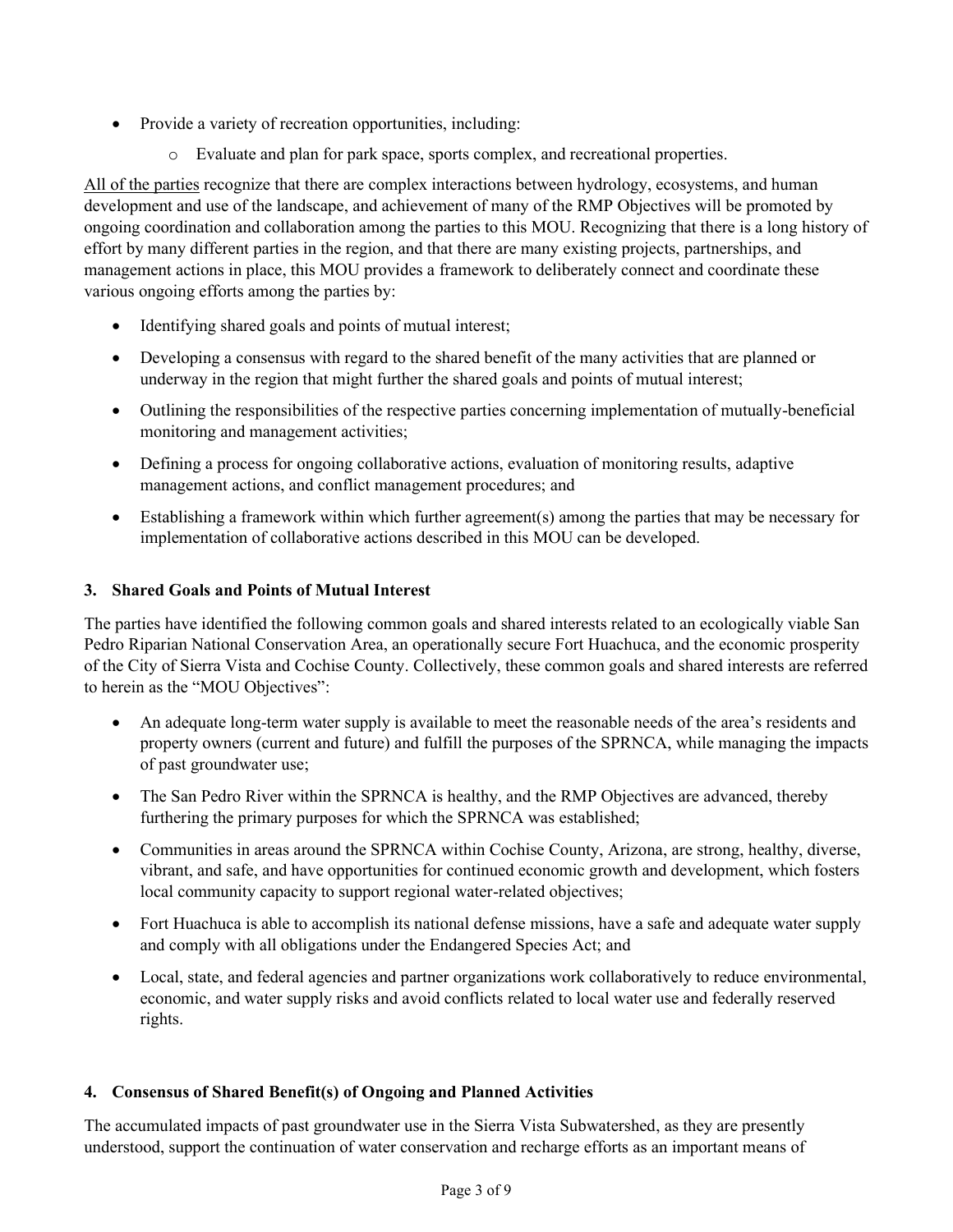ensuring that the RMP Objectives – and the primary purposes of federal reserved rights - can be met over the long term. The BLM recognizes that although the SPRNCA federal reserved water rights are expected to be decreed as part of the Gila River General Stream Adjudication, the mere quantification of those reserved rights will not achieve the RMP Objectives. In addition, even to the extent it is feasible, mere enforcement of the federal reserved rights is unlikely to achieve the RMP Objectives, and is likely to generate conflicts between federal interests, adjacent communities, and local stakeholders. The parties further acknowledge that the establishment of a process to reduce/resolve conflicts may expedite achievement of the RMP Objectives by improving relationships and reducing the likelihood of resources being diverted to litigation costs rather than activities aimed at advancing RMP Objectives.

The parties recognize the value of already-undertaken conservation and recharge efforts to manage local groundwater sustainability challenges and protect the San Pedro River, which are key to advancing the RMP Objectives. These efforts will also assist the Fort in meeting its Endangered Species Act (ESA) requirements as established in biological opinions from the U.S. Fish and Wildlife Service and ensure the long-term sustainability of the Fort. The parties similarly recognize the importance of local management efforts and actions in meeting the RMP Objectives, which are included within the MOU Objectives, and avoiding conflict between local water use and federal reserved water rights. The parties wish to explore how their ongoing, planned, and potential future actions could (1) help to complement BLM's planned actions and advance or achieve RMP Objectives and, (2) potentially satisfy the primary purposes of federal reserved water rights. The parties acknowledge that all are likely to benefit from collaborative planning and financing efforts to equitably and efficiently carry out activities that will achieve the shared MOU Objectives.

The parties therefore agree that the preferred approach for promoting implementation of the MOU Objectives is to undertake proactive, collaborative actions that will meet their common goals. The parties also recognize that their proactive, collaborative actions will be acting upon the Sierra Vista Subwatershed's and Upper San Pedro Basin's dynamic hydrological and ecological systems that have changed over time and are continuing to change in response to impacts from both human and natural causes, including groundwater use, changes in landscapes and land management, and changes in climate. To provide a basis for ongoing collaborative action, the parties have worked to identify a monitoring framework that can be used to (1) objectively assess trends in relevant hydrological, biological, and ecological conditions in reference to recent conditions; (2) determine whether the cumulative actions being undertaken by the parties are objectively working to maintain or improve trends towards meeting the MOU Objectives over time; and (3) inform potential responses and adjustments to their collaborative actions accordingly.

## **5. Responsibilities of the Parties**

The parties have determined that it is in their best interests to cooperate on three principal components to implement the mutually-beneficial activities and achieve the MOU Objectives:

- Monitoring Indicators objectively assess and/or model trends in relevant hydrological, biological, and ecological conditions in reference to their shared goals, assess the impacts of management actions, and identify when adaptive management actions may be required. The parties will work together to acquire needed funding to support this monitoring and assessment, which is described in the Cooperative Monitoring and Adaptive Management Plan attached as Appendix A.
- Management Actions identify and coordinate implementation of management actions that are designed to maintain or improve trends in hydrological, biological, and ecological conditions relevant to the MOU Objectives. The parties will work together to acquire needed funding to undertake these joint efforts. Current/ongoing and planned management actions relevant to this MOU are described in the Cooperative Monitoring and Adaptive Management Plan attached as Appendix A.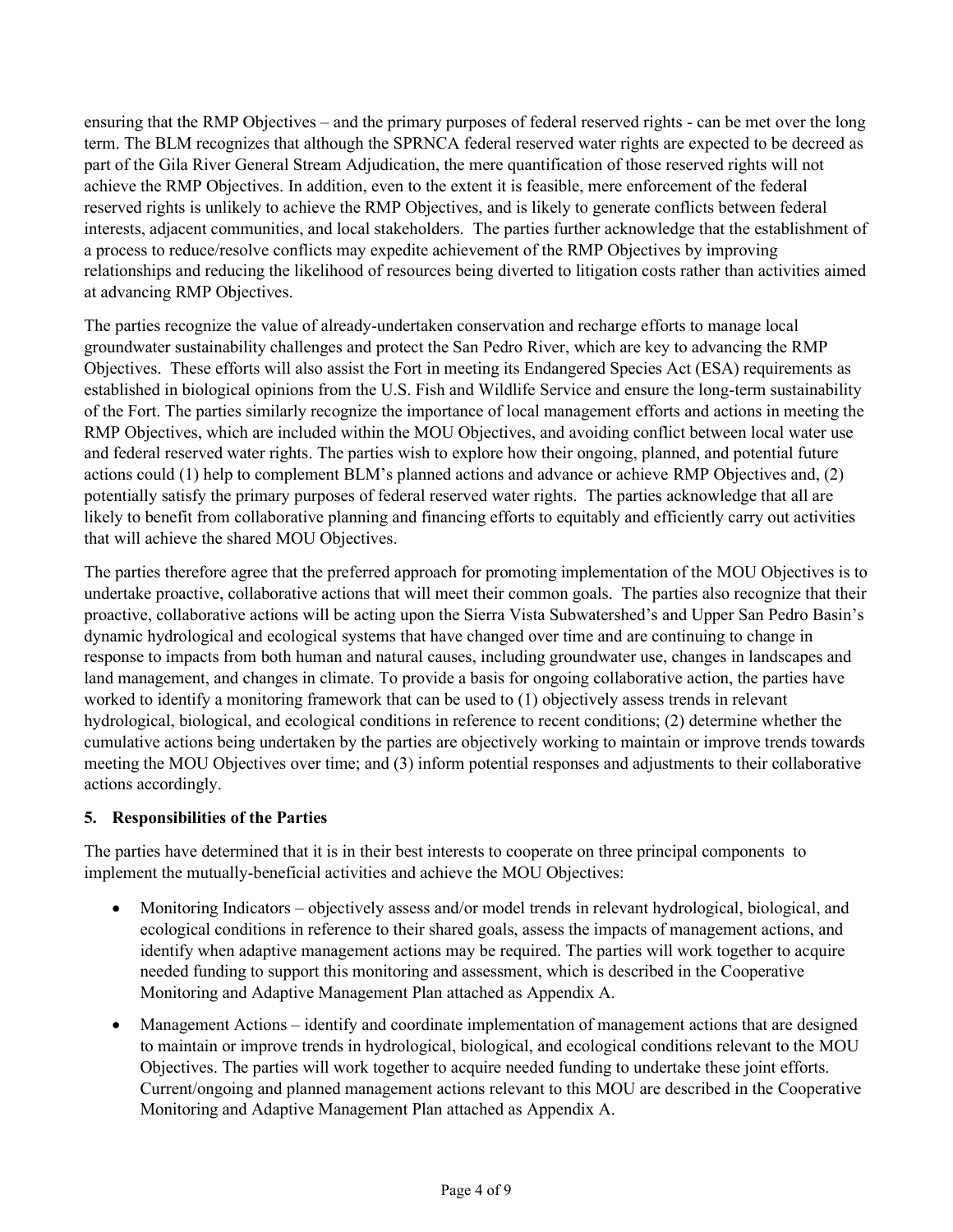- Adaptive Management Responses establish a formal process to initiate and implement adaptive management responses based on the ongoing review of Monitoring Indicators, with the objective of identifying and implementing consensus-based actions and avoiding conflicts between the federal management objectives and the interests of local jurisdictions and stakeholders, including situations in which the monitoring targets defined in Appendix A and/or the water-related goals of the individual parties are not being met.
- 5.1. Specifically, each party agrees to work in good faith with the other parties and to enter into additional agreement(s) as necessary to implement the mutually-beneficial actions described in the Cooperative Monitoring and Adaptive Management Plan (appended hereto as Appendix A), including the following:
	- 5.1.1. Collecting, analyzing, and reporting data and/or modeling information related to the identified monitoring indicators in a mutually-agreed upon schedule and format to the parties;
	- 5.1.2. Continuing, to the extent feasible, with the party's own current and ongoing activities;
	- 5.1.3. Participating in collaborative planning, development, and funding for the ongoing and joint monitoring and management activities; and
	- 5.1.4. Seeking necessary funding to implement the cooperative monitoring and management actions.
- 5.2. Each party agrees to utilize the adaptive management procedures identified in Section 6 of this MOU to resolve issues and avoid potential conflicts between the parties, including:
	- 5.2.1. Identifying a representative to sit on the Adaptive Management Committee (as further defined in Section 6 below);
	- 5.2.2. Delegating technical support functions to individual parties, the Upper San Pedro Partnership, Cochise Conservation and Recharge Network, technical working groups, or other organizations as appropriate and necessary; and
	- 5.2.3. Identifying and implementing consensus-based actions based on monitoring indicators and technical support functions to achieve the shared goals and points of mutual interest.

## **6. Procedures for Adaptive Management Response Actions**

- 6.1 Immediately following the execution of this MOU, the parties will establish a MOU Adaptive Management Committee ("Adaptive Management Committee") consisting of one manager or representative from each party. The Adaptive Management Committee will be responsible for the ongoing implementation of this MOU, including coordinating and delegating technical support functions, evaluating and reporting monitoring and modeling outcomes, and recommending consensusbased responses based on such outcomes.
	- 6.1.1 The Adaptive Management Committee may conduct its business through any form of written or electronic communications, in-person or remote meetings, and shall take action by consensus of the representatives to the Adaptive Management Committee. Each party shall have one voting representative on the Adaptive Management Committee.
	- 6.1.2 By consensus, the Adaptive Management Committee may invite or appoint such other persons (whether associated with the parties or any other organization) to attend its meetings and/or advise or support the Adaptive Management Committee. Such invitee shall not be a voting member of the Adaptive Management Committee.
- 6.2 The Adaptive Management Committee will, within 180 days of execution of this MOU, develop and begin carrying out a detailed implementation plan for the initial and ongoing data collection, modeling,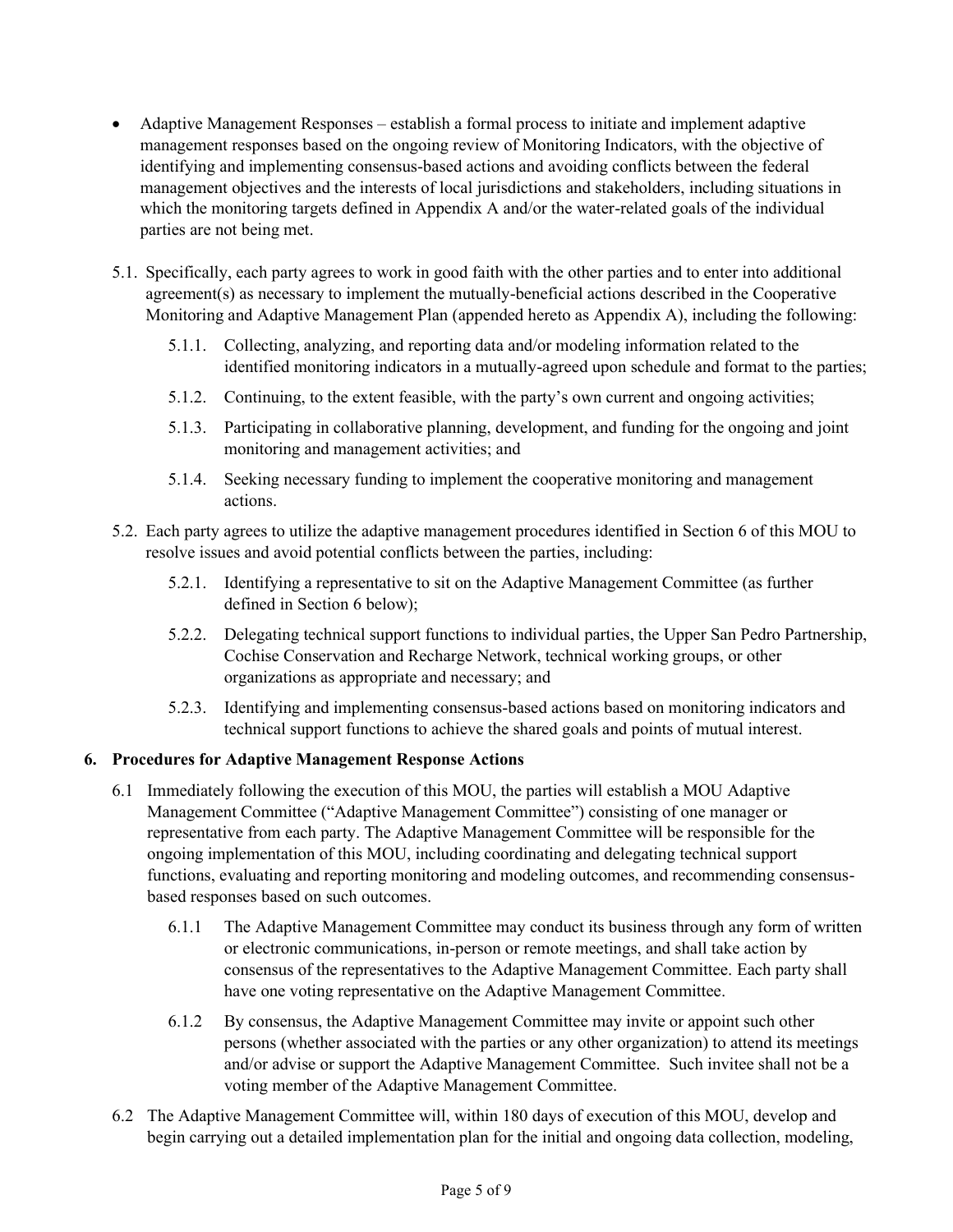evaluation, and reporting activities for monitoring and assessing indicator trends consistent with the terms of the Cooperative Monitoring & Adaptive Management Plan appearing in Appendix A (the "Implementation Plan").

- 6.2.1 The Implementation Plan will:
	- 6.2.1.1 Include a description of the actions, schedule, and costs to evaluate the current status and projected trends of riparian health pursuant to the methodology described in Appendix A (including identification of the model(s) to be used for the initial evaluation of indicator trends), and a schedule for the periodic reporting of results to the Adaptive Management Committee.
	- 6.2.1.2 Be maintained as a working document and shall be updated by the Adaptive Management Committee from time to time as may be determined by a consensus of the Adaptive Management Committee.
- 6.2.2 The Adaptive Management Committee will promptly arrange for any technical support functions necessary to carry out the initial and ongoing activities detailed in the Implementation Plan, which may, by consensus, be delegated to one or more of the individual parties, the Upper San Pedro Partnership, Cochise Conservation and Recharge Network, U.S.G.S., or such other parties or agreed-upon technical experts as the Adaptive Management Committee may determine to be appropriate and necessary.
- 6.3 At the request of any party, but in any event not less than once annually, the Adaptive Management Committee shall undertake a review of the results of monitoring and modeling activities, as follows:
	- 6.3.1 The Adaptive Management Committee shall use the results of monitoring and modeling activities conducted pursuant to this MOU, together with any other relevant information that may be available to the parties, to assess indicator trends in each of the demarcated reaches of the SPRNCA (each, a "SPRNCA Reach") pursuant to the maps and methodology described in Appendix A. As part of its review, the Adaptive Management Committee shall, based on a comparison between the current or recently observed conditions for a SPRNCA Reach, and projected future trends or modeling forecasts for conditions in that same SPRNCA Reach, assess whether each SPRNCA Reach may need additional or alternative monitoring or management based on the decision matrix appearing in Table 2 of Appendix A.
	- 6.3.2 Based on the information available to the Adaptive Management Committee and assessed indicator trends as detailed in Section 6.3.1, the Adaptive Management Committee shall evaluate the likely impact, if any, of the current management actions being undertaken by the parties, assess whether any changes to current management actions may be beneficial to the purposes of the MOU, and determine whether any such changes should be recommended to the parties for consideration.
	- 6.3.3 In the event the Adaptive Management Committee determines that assessed indicator trends indicate that a particular SPRNCA Reach may need additional or alternative monitoring or management, the Adaptive Management Committee will, within 90 days of its assessment of the same, make a consensus-based recommendation to the appropriate decision-maker(s) for each of the parties as to:
		- 6.3.3.1 Whether continued or additional monitoring might be desirable to better assess trends in the affected SPRNCA Reach, adjacent SPRNCA Reaches, and/or assess the impact of current or planned management actions on such trends, and, if so:
			- (a) any additional technical support that would be desirable in making that assessment,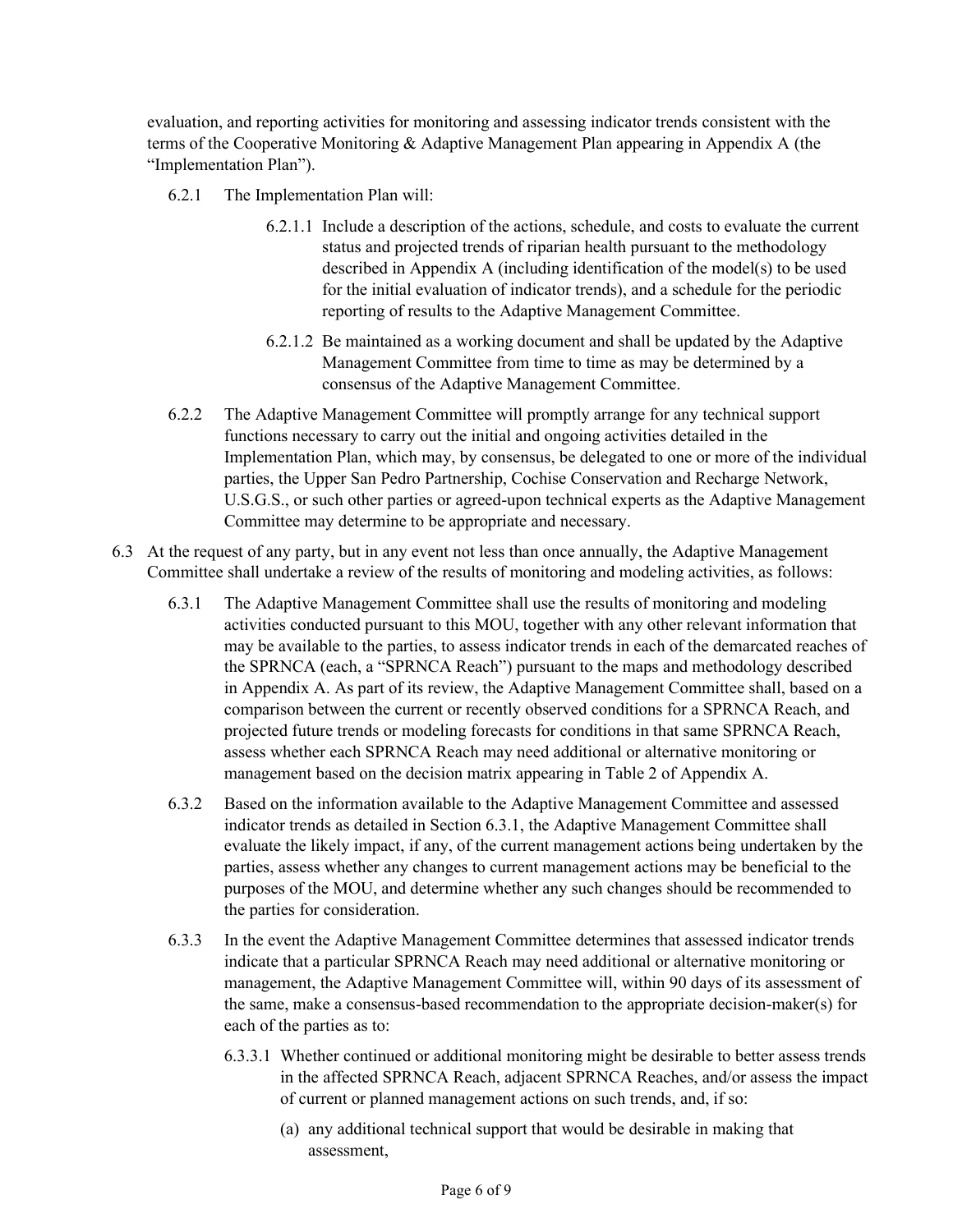- (b) the timeframe for undertaking any additional assessment,
- (c) cost estimates for the same, if available, and
- (d) funding options or opportunities, if available.
- 6.3.3.2 The anticipated impacts of current management actions on the SPRNCA Reach, and whether those actions may be sufficient to address the undesirable trend over time.
- 6.3.3.3 If current management actions are not anticipated to be sufficient to address the undesirable trend:
	- (a) whether changes to existing management actions and/or additional management action(s) may be warranted to meet the goals of the MOU with regard to the SPRNCA Reach;
	- (b) what additional management action(s) might be considered, which of the parties or any third parties may have the capability and/or jurisdiction to implement those actions;
	- (c) a suggested timeframe for the implementation of any such actions;
	- (d) cost estimates for such actions, if available; and
	- (e) funding options or opportunities, if available.
- 6.3.4 If the Adaptive Management Committee is unable to reach a consensus-based recommendation on a particular matter pursuant to this Section, the Adaptive Management Committee will notify the parties of such point of disagreement and the SPRNCA Reach(es) affected.
- 6.3.5 The Adaptive Management Committee may, by consensus, delegate technical support functions related to review, evaluation, and development of recommendations as necessary for the Adaptive Management Committee to undertake these functions.
- 6.4 Upon receiving consensus-based recommendations from the Adaptive Management Committee, the parties will work in good faith to implement those consensus-based recommendations, which may include entering into additional agreement(s), amending this MOU and/or Cooperative Monitoring  $\&$ Adaptive Management Plan, and/or integrating such activities into the Implementation Plan as may be deemed necessary and appropriate by the parties.
- 6.5 If the Adaptive Management Committee notifies the parties that it has been unable to reach a consensusbased recommendation as to a particular matter:
	- 6.5.1 Any party may request that the Adaptive Management Committee meet at least once during the next 90 days to reconsider the matter, together with any recommendations made by the parties as to the matter, and seek to make a consensus-based recommendation;
	- 6.5.2 Prior to taking any action inconsistent with the MOU Objectives or cooperative management efforts of this MOU, each party shall, to the extent consistent with its legal authorities and responsibilities, seek to formally consult with the other parties to the MOU to determine if the dispute can be resolved;
	- 6.5.3 Upon the determination of any party that the dispute cannot be resolved, any party (the "objecting party") may suspend the objecting party's participation in the terms of this MOU as to the particular matter(s) associated with the point of disagreement and/or with regard to the affected SPRNCA Reach(es) by providing written notification to the other parties; provided, that the parties, including the objecting party, shall continue to work in good faith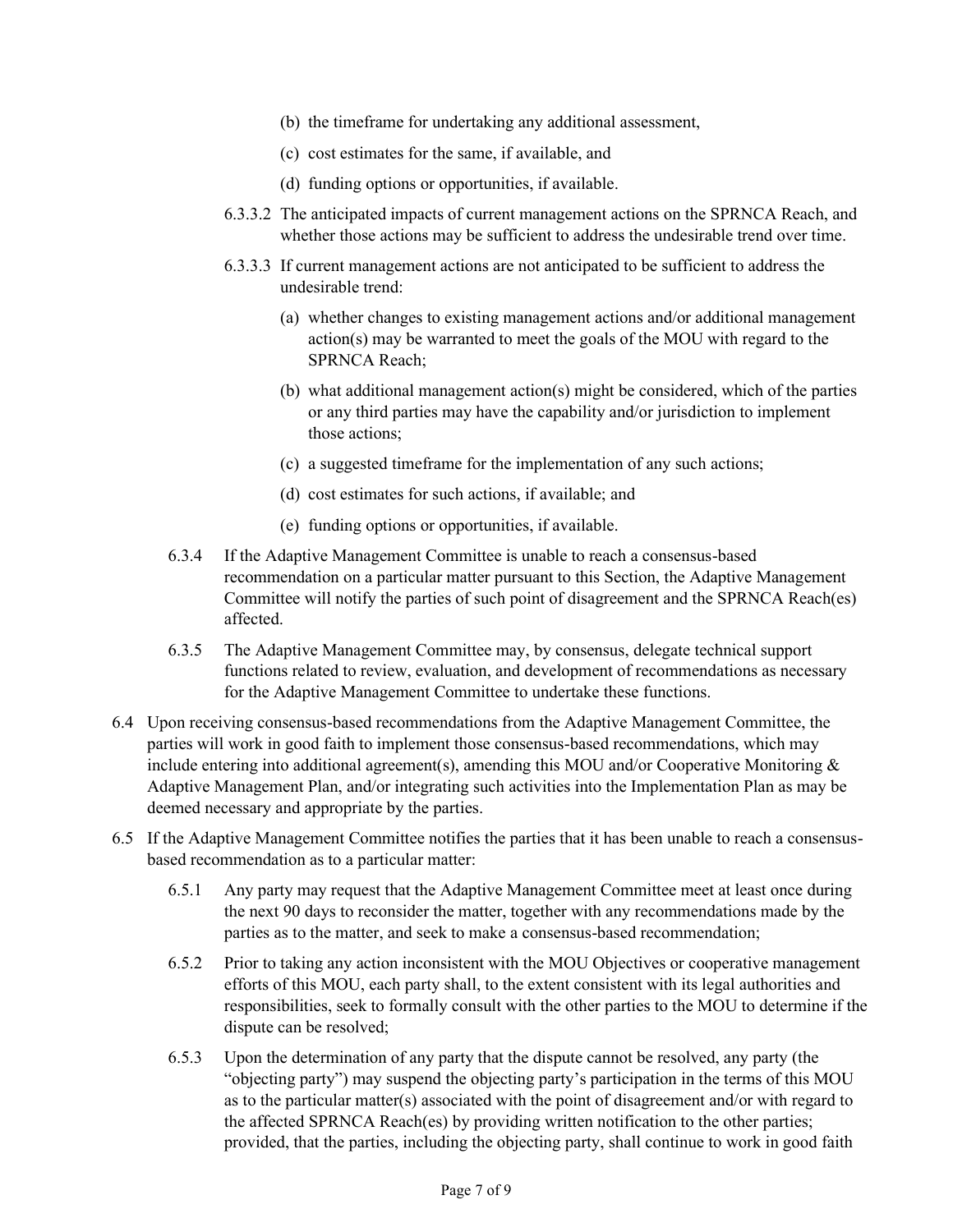to implement the terms of this MOU and the cooperative actions being undertaken hereunder with regard to all other matters unrelated to the particular dispute. If there are multiple objecting parties, the subject of the dispute shall be tabled and other actions will be evaluated by the Adaptive Management Committee. A dispute under this Section will not excuse, impact or interfere with any party's existing or on-going management actions, which may involve contractual or other legal obligations.

6.6 From time to time, the Adaptive Management Committee may consider whether to alter the Cooperative Monitoring and Adaptive Management Plan appearing in Appendix A, including the evaluative criteria utilized by the parties in the decision matrix appearing in Table 2 of Appendix A. The parties may seek the recommendations of the Technical Advisors to Upper San Pedro Technical Committee in considering any such alterations, together with any other technical experts that the Adaptive Management Committee may elect to consult. Any alterations to the Cooperative Monitoring and Adaptive Management Plan will be made by consensus.

#### **7. Limitations**

The intent of this MOU and all documents attached hereto, is to provide a means for the parties to attempt to reach and sustain a consensus on ways to achieve the RMP and MOU Objectives and meet their shared goals and mutual points of interest. Accordingly:

- 7.1. The parties specifically acknowledge that this MOU is not an obligation of funds, nor does it constitute a legally binding commitment by any party or create any rights in any non-signatory.
- 7.2. The parties specifically recognize and agree that the monitoring activities and indicators described in Appendix A should not be understood as an agreement by any party that the condition of any SPRNCA Reach, as that condition may be evaluated based on the methodology in Appendix A, should be evaluated with reference to any particular historic baseline condition, nor does the failure of any SPRNCA Reach to meet a particular condition obligate the parties to take any further action except as expressly stated herein.
- 7.3. The parties are presently involved in litigation related to claims to federal reserved water rights in the San Pedro River in the Gila River Adjudication. Nothing contained herein shall be deemed an admission respecting or admissible as evidence in that or any other proceedings amongst or involving any one or more of the parties. Any party may point to its participation in this MOU as evidence of action(s) that the party is or is planning to undertake with reference to the MOU Objectives, which include the RMP Objectives, or any of the parties' other stated goals and objectives.

#### **8. Addition of New Parties to this Memorandum of Understanding**

With written approval of all existing parties to this MOU, any local jurisdiction, state agency, federal agency having jurisdiction over areas addressed by this MOU and Cooperative Monitoring and Adaptive Management Plan, or any other interested governmental or non-governmental organization may join in this MOU and execute agreements to join in or undertake further activities in support of this MOU and Cooperative Monitoring & Adaptive Management Plan. Upon joining in this MOU and Cooperative Monitoring & Adaptive Management Plan, such joining entity or organization shall appoint a representative who shall participate in the Adaptive Management Committee as described above.

#### **9. Withdrawal from the Memorandum of Understanding**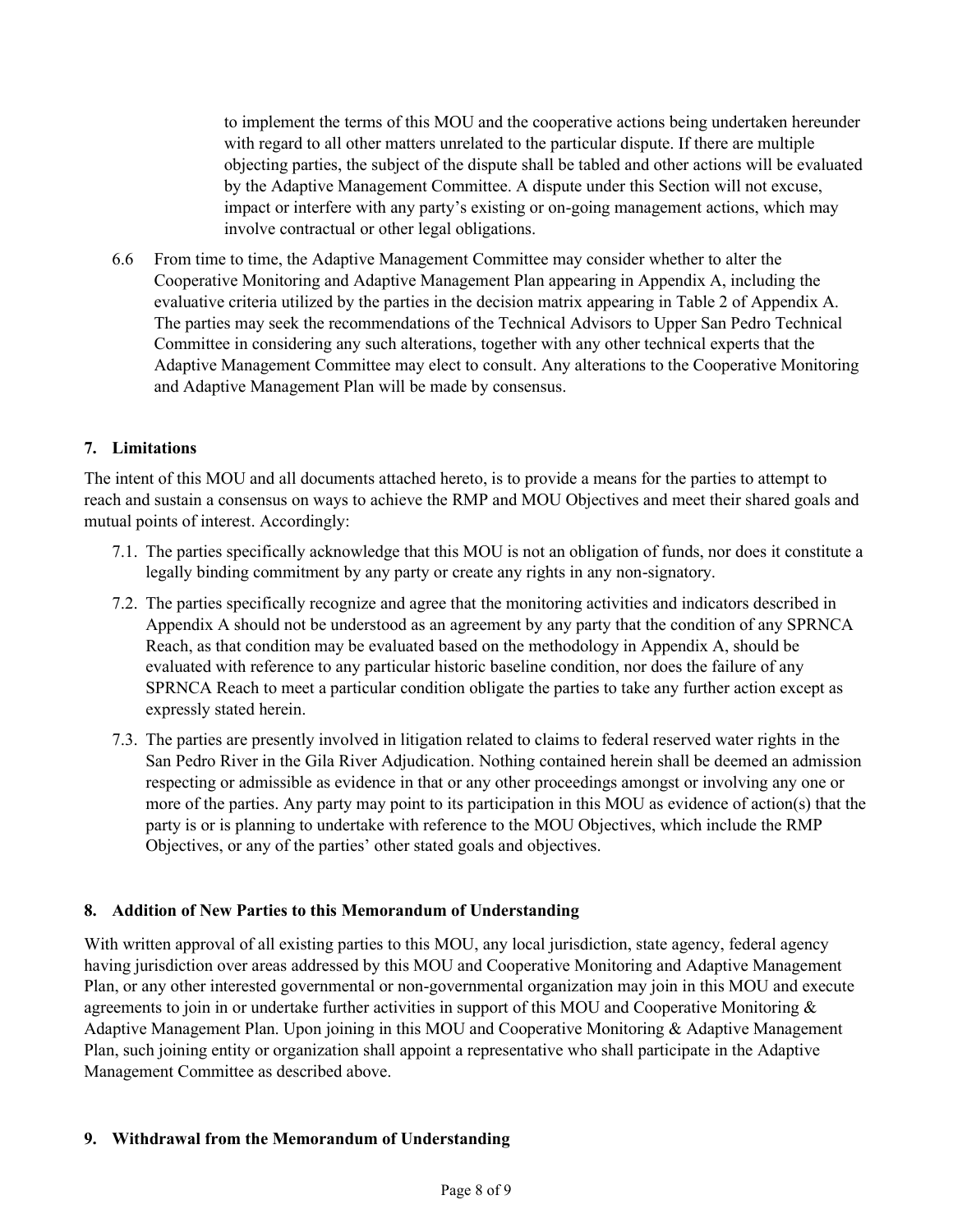Any party to this MOU may withdraw from the MOU at any time upon written notice to all other parties. After withdrawal from the MOU, such withdrawing party may become a signatory to the MOU after approval in accordance with the provisions of Section 8 herein.

### **10. Other Modifications of the Memorandum of Understanding**

The parties may modify this MOU only by mutual written agreement.

**IN WITNESS WHEREOF**, the duly authorized representative of each party has executed this MOU as of the 21st Day of September, 2021.

GILA DISTRICT, BUREAU OF LAND MANAGEMENT THE U.S. DEPARTMENT OF THE INTERIOR FORT HUACHUCA, U.S. ARMY GARRISON DEPARTMENT OF THE ARMY THE U.S. DEPARTMENT OF DEFENSE

COUNTY OF COCHISE, ARIZONA CITY OF SIERRA VISTA, ARIZONA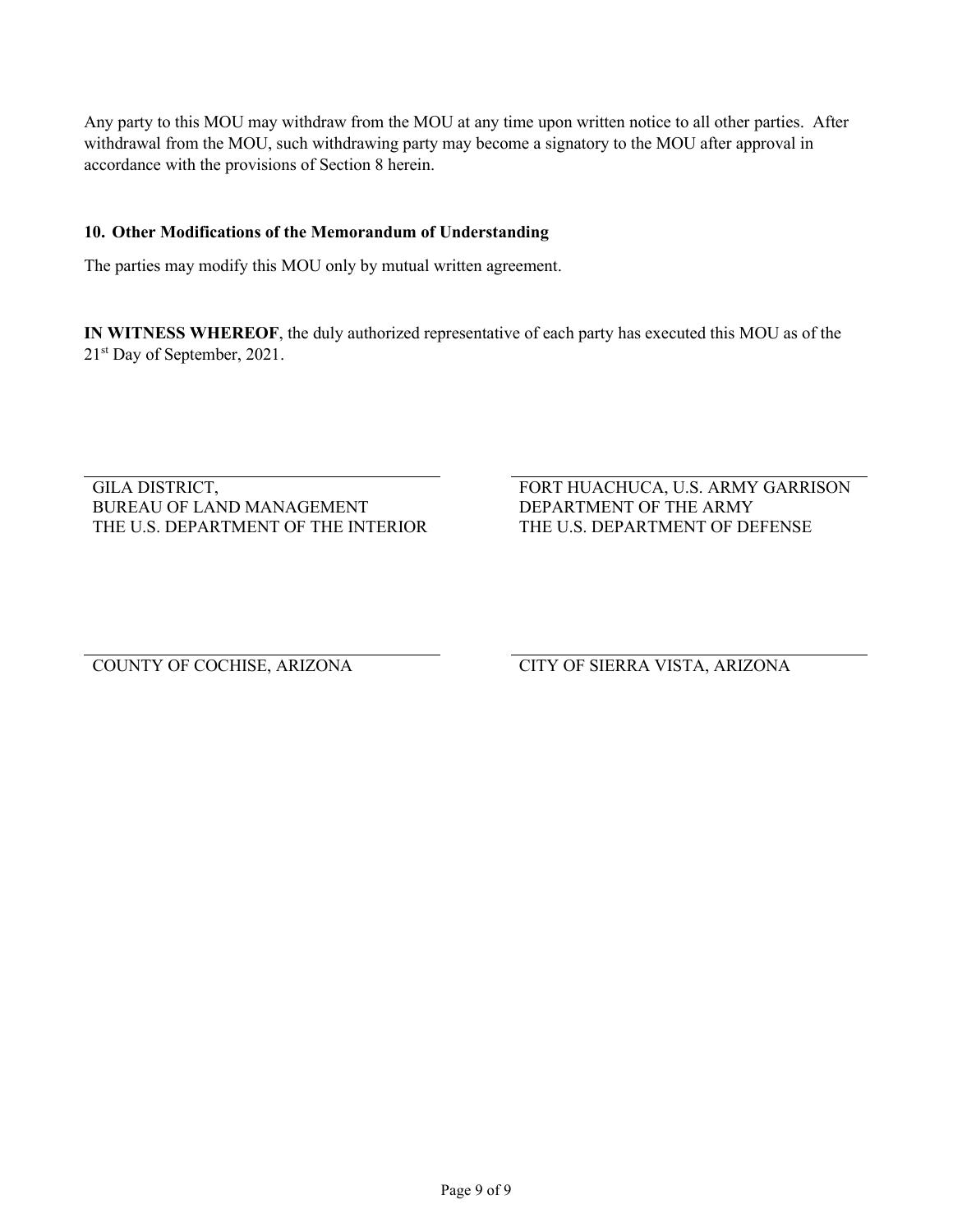# **Appendix A**

# **San Pedro Riparian National Conservation Area Cooperative Monitoring & Adaptive Management Plan**

# **A.1. Monitoring – Introduction**

The purpose of this San Pedro Riparian National Conservation Cooperative Monitoring & Adaptive Management Plan (SPRNCA Cooperative Plan, or Plan) is to document a monitoring framework and associated activities that are designed to support the Memorandum of Understanding for Cooperative Monitoring and Management of the San Pedro Riparian National Conservation Area and Surrounding Areas within Cochise County, Arizona, dated September 21, 2021 (MOU). The SPRNCA Cooperative Plan is intended to provide a basis for parties participating in the MOU to objectively assess trends in relevant hydrological, biological, and ecological conditions within and adjacent to the San Pedro Riparian National Conservation Area (SPRNCA) in reference to current or recent conditions; (2) assess whether specific or cumulative management actions are successfully maintaining or improving trends towards desired conditions over time; and (3) provide data that could inform potential responses and adjustments to management actions.

The monitoring activities described in the SPRNCA Cooperative Plan are associated with meeting the MOU Objectives. As described in the MOU, the MOU Objectives include (among other elements) certain water-related objectives identified by the U.S. Bureau of Land Management (BLM) in its 2019 San Pedro Riparian National Conservation Area Resource Management Plan (RMP) that depend upon water availability, and the associated federal reserved water rights. Specifically, the RMP objective relative to health of the overall riparian ecosystem (ob-WAT-3) states:

*Provide adequate water quantities to sustain aquatic habitat, woody vegetation comprised of cottonwood, willow, and other native deciduous riparian trees and to meet desired ecological conditions, especially those for tree regeneration, native aquatic species, and federally listed aquatic species*.

To address this objective and shared goals and mutual interests detailed within the MOU, the SPRNCA Cooperative Plan focuses on current and future riparian ecosystem health of the SPRNCA, the data required to define riparian health over time, previous studies and analyses, and estimated annual costs.

The SPRNCA Cooperative Plan utilizes certain of the indicators of sustainable groundwater use that have been defined for the Sierra Vista Subwatershed by the United States Geologic Survey (*Hydrological Conditions and Evaluation of Sustainable Groundwater Use in the Sierra Vista Subwatershed, Upper San Pedro Basin, Southeastern Arizona* (Gungle et al., 2016)) as key variables to assess and predict the riparian health of the SPRNCA now and in the future. Several investigations conducted for the SPRNCA over the past two decades by the collaborating members of the Upper San Pedro Partnership have also been used as a basis for developing this monitoring framework using both empirical monitoring data, as well as the relationships that have been defined between hydrology and the riparian ecosystem.

Studies and reports used to inform this SPRNCA Cooperative Plan include, but are not limited to: *Hydrologic Requirements of and Consumptive Ground-Water Use by Riparian Vegetation along the San Pedro River, Arizona* (Leenhouts et al., 2006); *Hydrological Conditions and Evaluation of Sustainable Groundwater Use in the Sierra Vista Subwatershed, Upper San Pedro Basin, Southeastern Arizona* (Gungle et al., 2016); *Riparian Conditions Along the San Pedro River, Proper Functioning Condition Riparian Assessment Report*, National Riparian Service Team (NRST 2012); and *Water Management of the Regional Aquifer in the Sierra Vista Subwatershed, Arizona* (a series of reports prepared for the U.S. Congress; U.S. Department of the Interior, 2005, 2006, 2007,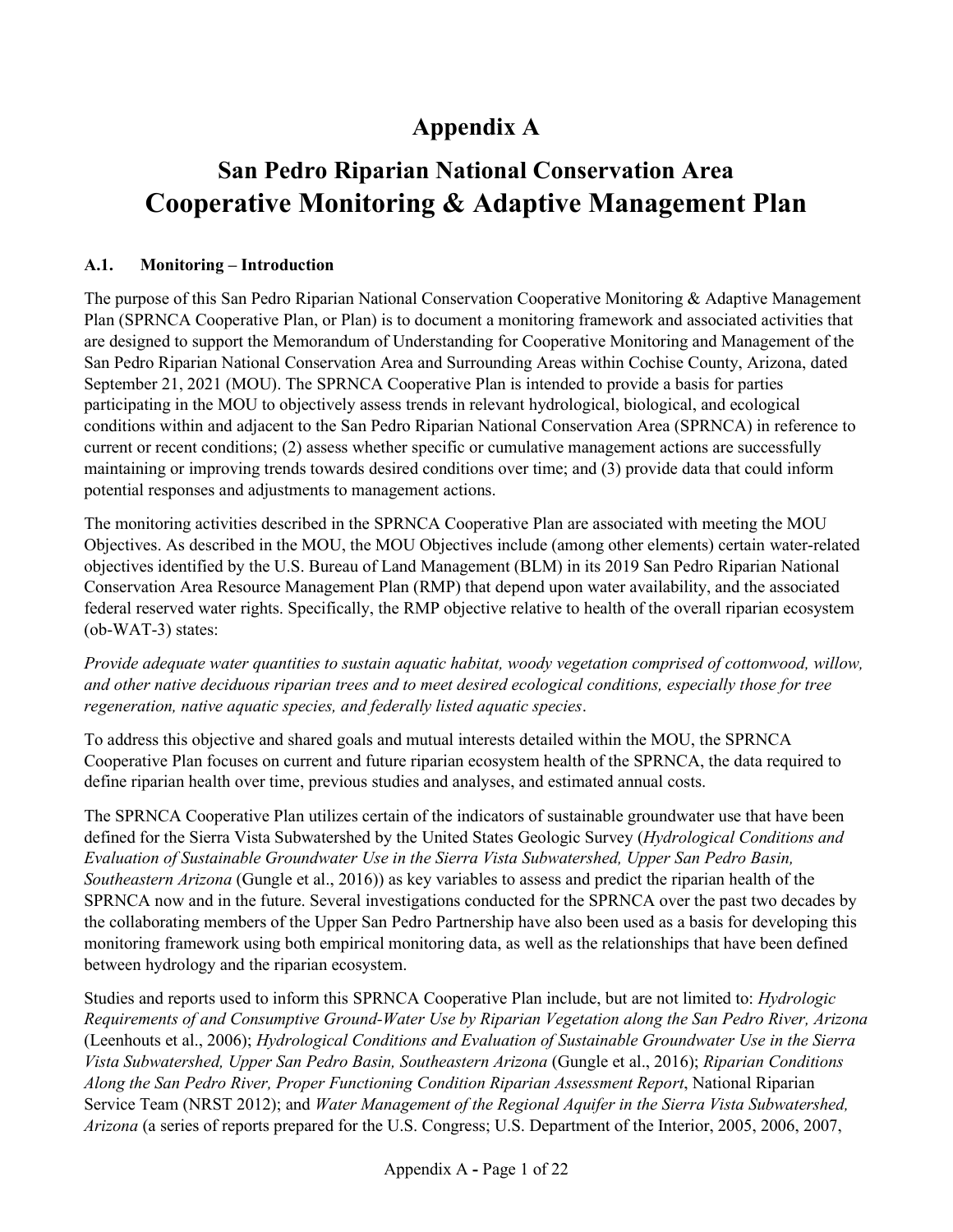2008, 2011, 2012, 2013, 2014). The development of the SPRNCA Cooperative Plan has been advised by the U.S. Geological Survey (USGS) to assess its technical consistency with the RMP Objectives.

## **A.2. Riparian Health**

The Adaptive Management Committee will review and rely upon various data, studies, metrics, or analyses in performing its Adaptive Management Responses based upon the best available science, and will assess both the changing hydrological and ecological conditions in the various SPRNCA Reaches, as defined in this Section, and the effectiveness of their management actions with regard to the MOU Objectives.

To provide an initial framework for this evaluation, the USGS has recommended the riparian health condition classes defined by Leenhouts et al. (2006) for the SPRNCA as an effective and relatively comprehensive metric to use for evaluating hydrologic integrity and associated ecosystem health that can be spatially and temporally specific, and from which relevant trends in riparian health conditions can be measured or inferred.

SPRNCA has been categorized in previous studies into three riparian health classes—Classes 1, 2, and 3--which were further segregated into 14 reaches within the SPRNCA. (Leenhouts et al. 2006) The delineation of these reaches was based on their respective geomorphic, hydrologic and biological characteristics, and these same 14 delineated reaches are being adopted by the SPRNCA Cooperative Plan for monitoring, evaluation, and planning purposes (each hereafter referred to as a "SPRNCA Reach" or "Reach"). The location and spatial extent of each of these reaches is shown in the map (adapted from Leenhouts et al. 2006) included as Figure 1.

Because the primary intent of the Plan is to provide a basis for ongoing, cooperative action by seeking to maintain or improve the trend in riparian conditions, the parties will utilize this framework of riparian condition classes to both assess current conditions and to model projected trends in those conditions over time within each SPRNCA Reach (and across multiple reaches). Based on this information, the parties will use the framework to assess whether current and planned management actions are successfully maintaining or improving trends in these conditions and will guide potential responses and adjustments to cooperative management actions and activities accordingly. 1

As noted in the MOU, the parties have also agreed to consider other methodologies for evaluating indicators and trends in the SPRNCA reaches as data, modeling, and science in the area continue to evolve and improve, and have identified a consensus-based approach to considering potential alternative metrics and/or changes in methodology, which may be informed by input from the technical advisors to the Upper San Pedro Partnership, USGS, and such other technical experts as the Adaptive Management Committee may determine to be appropriate and necessary.

A metric will be separately needed to define wetland site health in relation to hydrologic conditions. The BLM is in the process of establishing the quantitative thresholds that define wetland health; it is not included in the current document.

<sup>1</sup> It is important to note that the parties are not adopting the "wet," "intermediate" or "dry" designations developed in Leenhouts et al. (2006) as the metric for evaluating or triggering actions under this Plan, but rather intend to evaluate the projected trend in riparian condition class within each SPRNCA reach in comparison to current conditions. Similarly, the specific conditions of the SPRNCA reaches that were observed in the Leenhouts et al. (2006) study are not being adopted by the parties as a baseline, since the management actions being undertaken in the MOU are designed to influence an inherently dynamic and complex hydrological and ecological system that (as noted above) is continuing to change in response to historic and current groundwater withdrawals, riparian vegetation needs, variability in recharge rates, changing climate, and other factors.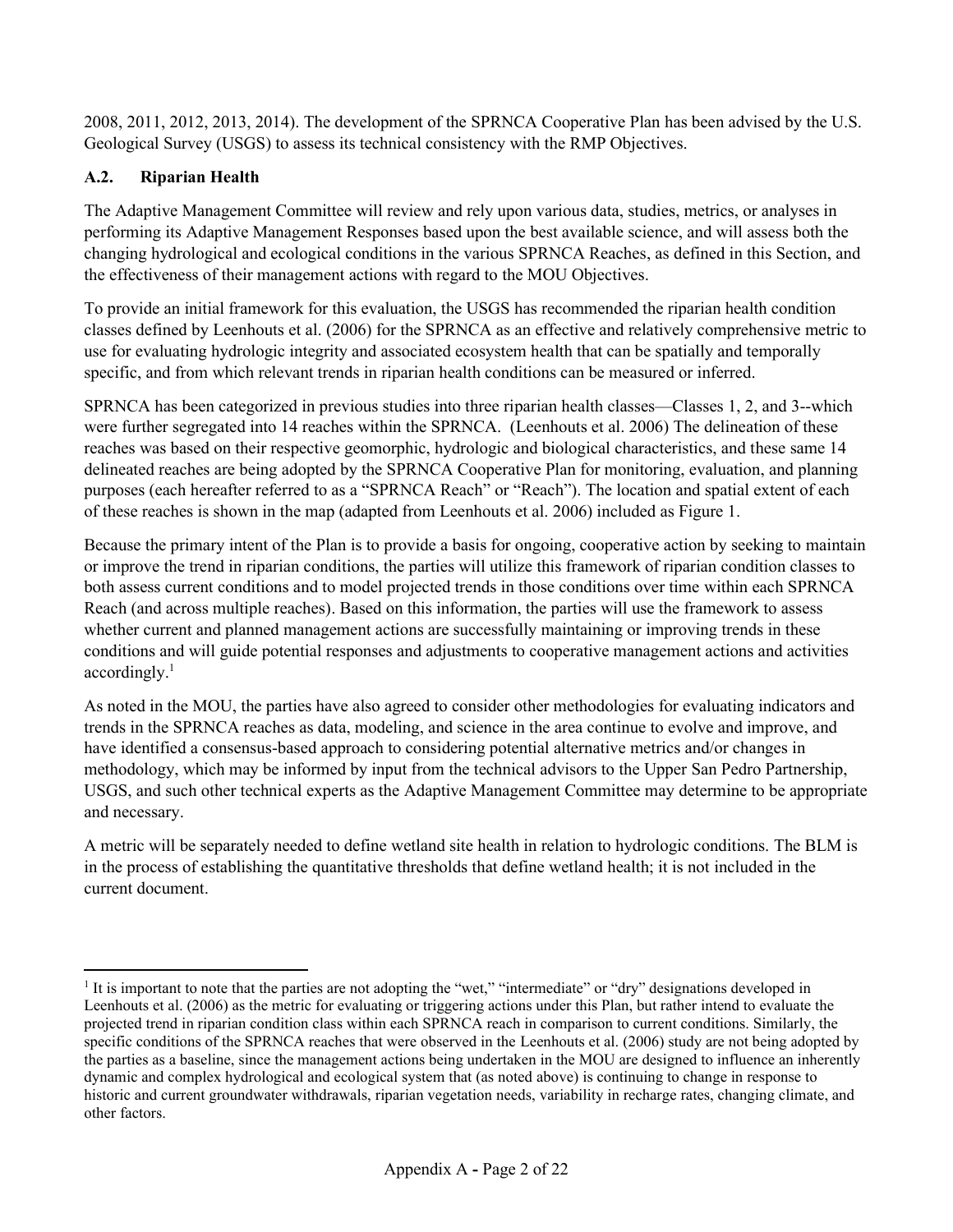## A.2.1. SPRNCA Reaches



**Figure 1: Delineated SPRNCA Reaches (adapted from Leenhouts et al., 2006).**

This Plan is also adopting three "riparian condition classes" that correspond to the approximate ranges for observed surface flow permanence, mean and maximum depth to groundwater in the floodplain, and expected variation in groundwater levels through the year that were identified in that study (with Class 3 conditions corresponding to riparian areas with relatively permanent surface flow and shallower groundwater that are most conducive to supporting healthy riparian vegetation on one end of the range, and Class 1 conditions corresponding to areas with limited or no surface flow and deeper groundwater that cannot readily support healthy vegetation on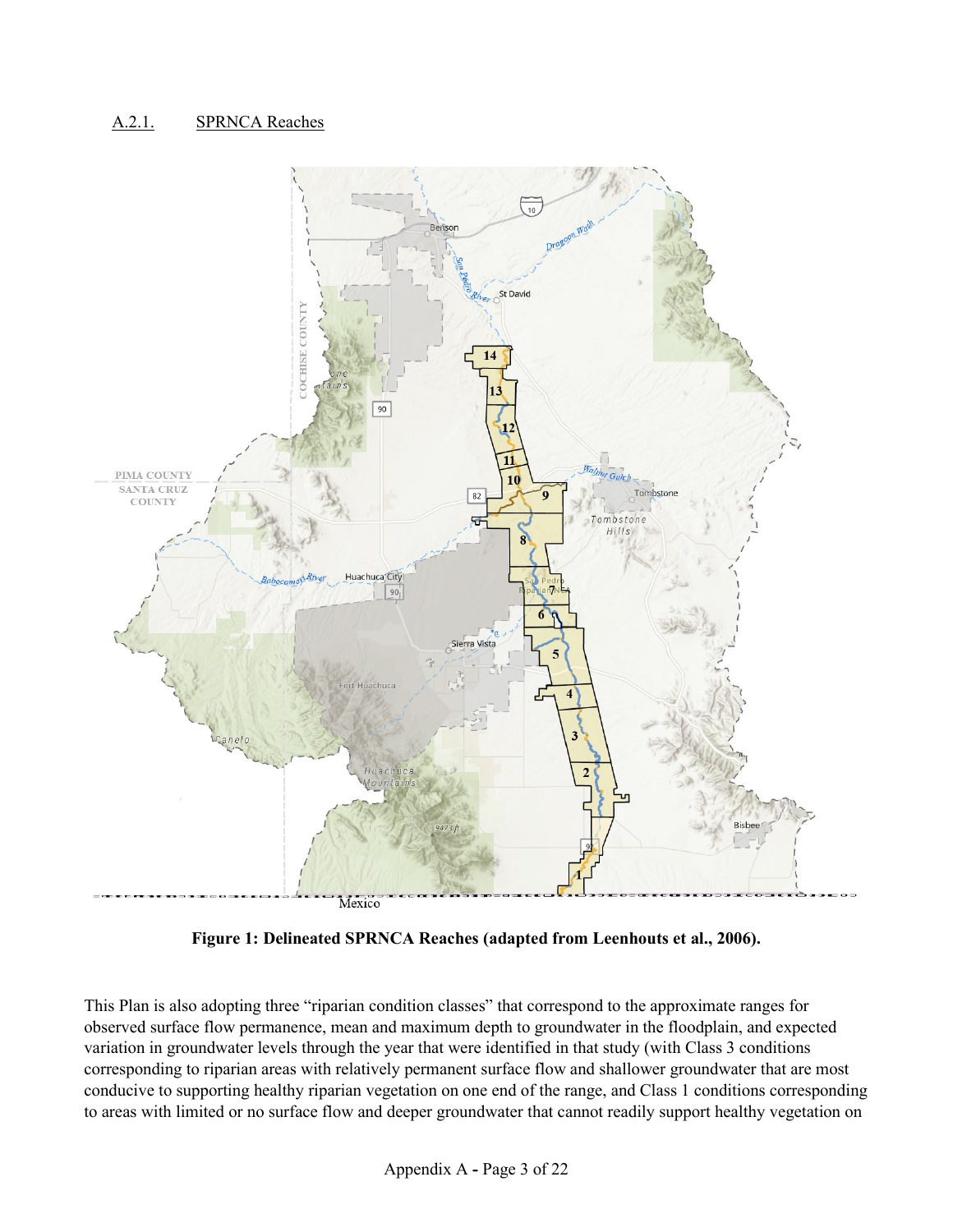the other end of the range), consistent with the methodology proposed by Leenhouts et al. (2006). The quantitative ranges of values for surface water and groundwater that will initially be used to define these condition classes for purposes of this Plan will be based on empirical data collected within the SPRNCA and are defined as shown below.

| <b>Riparian</b><br><b>Condition Class</b> | <b>Surface flow</b><br>permanence | Mean flood-plain<br>ground-water depth<br>(m) | Maximum flood-<br>plain groundwater<br>depth(m) | <b>Expected annual</b><br>ground-water<br>fluctuation<br>(m) |
|-------------------------------------------|-----------------------------------|-----------------------------------------------|-------------------------------------------------|--------------------------------------------------------------|
| Class 3                                   | Perennial                         | $1.6 \pm 0.5$                                 | $1.7 \pm 0.5$                                   | $0.3 \pm 0.0$                                                |
| Class 2                                   | Intermittent-wet                  | $2.5 \pm 0.6$                                 | $3.0 \pm 0.9$                                   | $0.9 \pm 0.7$                                                |
| Class 1                                   | Intermittent - dry                | 2.5                                           | 3.5                                             | 1.8                                                          |

## **Table 1: Riparian condition class thresholds (adapted from Leenhouts et al., 2006).<sup>2</sup>**

#### A.2.2. Monitoring to Assess Current Status of Riparian Health and Regional Aquifer Conditions

Since localized impacts to the hydrology of the system can be highly variable from SPRNCA Reach to SPRNCA Reach, monitoring to determine the current status of riparian health should be spatially comprehensive and include all 14 SPRNCA Reaches that are addressed by this Plan. The data required to determine current status of Riparian Health include, but are not limited to:

- Near-stream alluvial-aquifer water levels
- Streamflow permanence
- Riparian vegetation data

Evaluation of current conditions is conceptually simple, requiring only to repeat as closely as possible the hydrologic monitoring and subsequent analysis originally undertaken by Leenhouts and Stromberg as detailed in Leenhouts and others (2006), Chapters B and C. Most wells monitored as part of the 2002-2003 effort described in that publication continue to be monitored quarterly by the USGS currently. In order to obtain accurate groundwater fluctuation data, many of these wells would also need to be outfitted with continuously recording pressure transducers to obtain continuous water-level data. Continuous (i.e., hourly to daily) water-level monitoring is necessary to accurately determine annual water level fluctuations and mean and maximum dryseason depth to water.

In developing this Plan, the parties recognize that local and regional stakeholders do not have jurisdiction or authority over the land within the SPRNCA Reaches, and that management actions undertaken within the SPRNCA Reaches are largely, if not exclusively, within BLM control. However, management actions undertaken

<sup>&</sup>lt;sup>2</sup> The values presented are intended to reflect the hydrologic conditions that would be expected to correspond to particular riparian conditions, based on the Leenhouts et al. (2006) study. The parties intend to update these values to reflect better understanding of the hydrologic values associated with these riparian condition classes to incorporate new information as Plan implementation proceeds. Because there is some potential overlap between condition classes, the Adaptive Management Committee will determine how best to characterize the current or modeled future condition of each SPRNCA Reach at the time of each assessment. In assessing surface flow permanence, the Parties acknowledge that it is presently difficult to monitor surface flow permanence across all of the SPRNCA Reaches, such that the assessment of permanence will be somewhat subjective based on available data in each Reach. Permanence categories refer to Table 16 in the Leenhouts et al. (2006) study.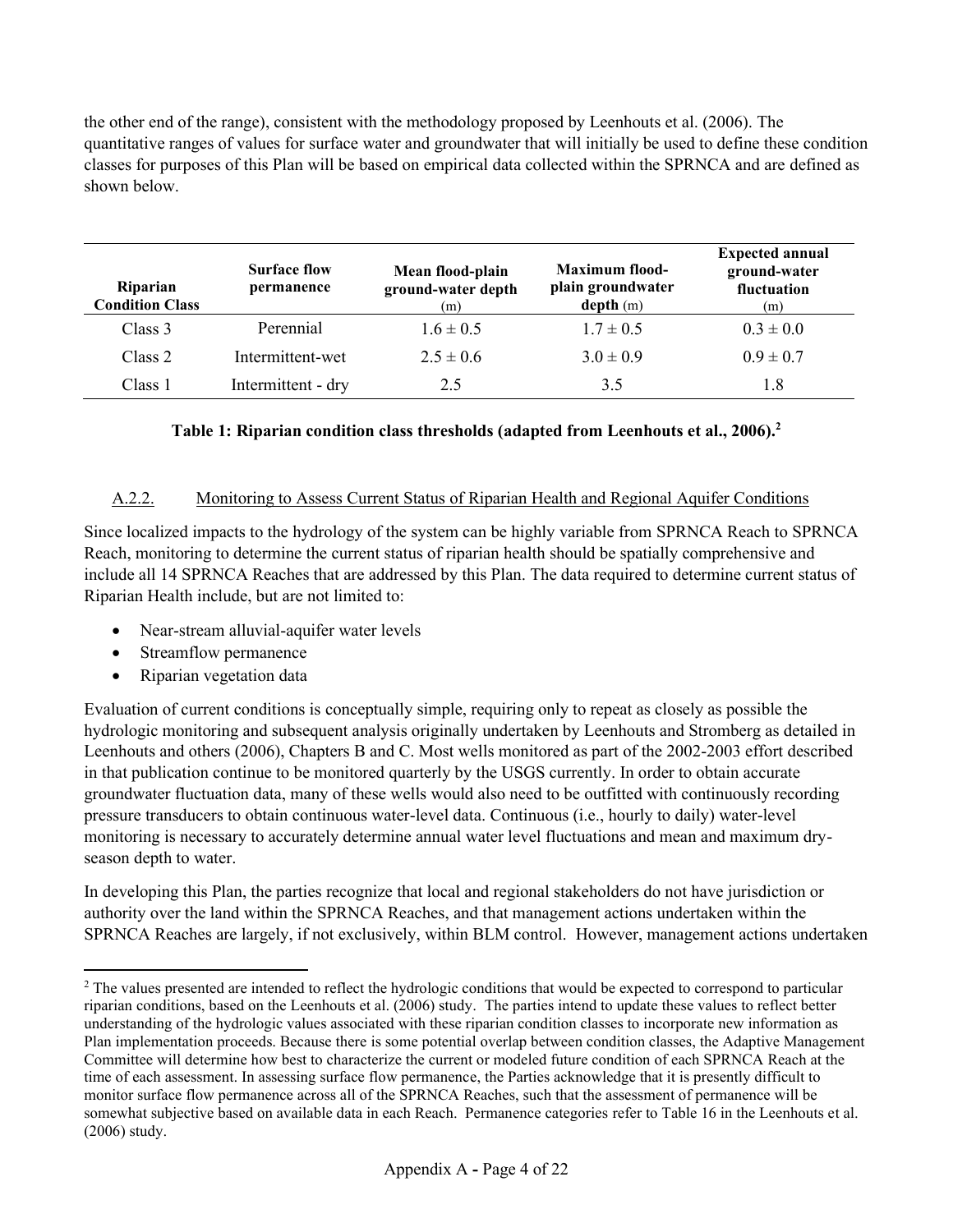outside of the SPRNCA Reaches that maintain, restore or improve regional aquifer conditions may also support one or more SPRNCA Reaches and advance MOU Objectives. Additional data required to determine current status of regional aquifer conditions include, but are not limited to:

- USGS Regional Well Data (including horizontal gradients and trends/fluctuations);
- Aquifer Storage Change Measured with Microgravity;
- Annual Water Budget Balance;
- Arizona Department of Water Resources Well Sweep Data;
- Cochise Conservation & Recharge Network Monitoring data;
- Data on precluded groundwater pumping due to conservation easements, regulatory restrictions and other measures implemented in the region to decrease consumptive water uses.

## A.2.3. Modeling of Projected Trends for Riparian Health

Assessments of the current status of riparian health and regional aquifer conditions as described in A.2.2 above will provide a comprehensive snapshot of the riparian conditions at the time that each evaluation is undertaken pursuant to this Plan. However, because the parties are seeking to guide planned and proposed management actions in the context of a dynamic system, the parties will rely on an evaluation of recent and projected *trends* for riparian health rather than an evaluation of the current status against any particular historic baseline or other arbitrary state. Given the inherently lagged response time of groundwater systems to groundwater pumping impacts -- as well as to managed and natural recharge – the Plan will utilize and evaluate both *current* riparian health condition classes (the "current status"), and *projected* riparian health condition classes for the next 10 years (the "projected trends") in order to (i) anticipate changing conditions over time, and (ii) inform management measures which may be necessary to maintain or change trend status.

Projected trends must be modeled based on the future water uses anticipated, planned management measures, and current climate projections. Empirical field data should be continuously collected over time to refine and calibrate model predictions as both hydrological and ecological conditions will continuously change. However, because neither hydrological nor ecological conditions are likely to dramatically change from one year to the next, the reevaluation of both status and projected trends pursuant to the Plan will be considered at periodic intervals (described further below), but may also be undertaken more frequently based on the availability of new data or in the event of proposed or actual changes in water management plans and activities relevant to the Plan.

To provide this capacity for evaluation of projected trends, a highly calibrated, integrated groundwater-surface water model will be used in support of the SPRNCA Cooperative Plan. Models of this type can be utilized to predict these future riparian health trends with meaningful accuracy, provided sufficient data are available. The role of the model will be to incorporate not only groundwater and surface water changes in response to basin-wide pumping, recharge, and discharge, but also to include effects of land use, vegetation, and climate – each as may be influenced by planned management actions and activities – as inputs to the extent feasible.

The model will be used to generate outputs of higher precision than those currently available from the Pool and Dickinson (2006) MODFLOW model; cover the entire length of the SPRNCA (the Pool and Dickinson 2006 model covers only the portion of the SPRNCA within the Sierra Vista Subwatershed); and should utilize many of the surface-water components available in a GSFLOW model such as a more refined Precipitation Runoff Modeling System and daily time steps.

The integrated model will be developed with an appropriate spatial and temporal scale for evaluating the shortand long-term hydrologic responses in the riparian zone, and it will be updated periodically to include: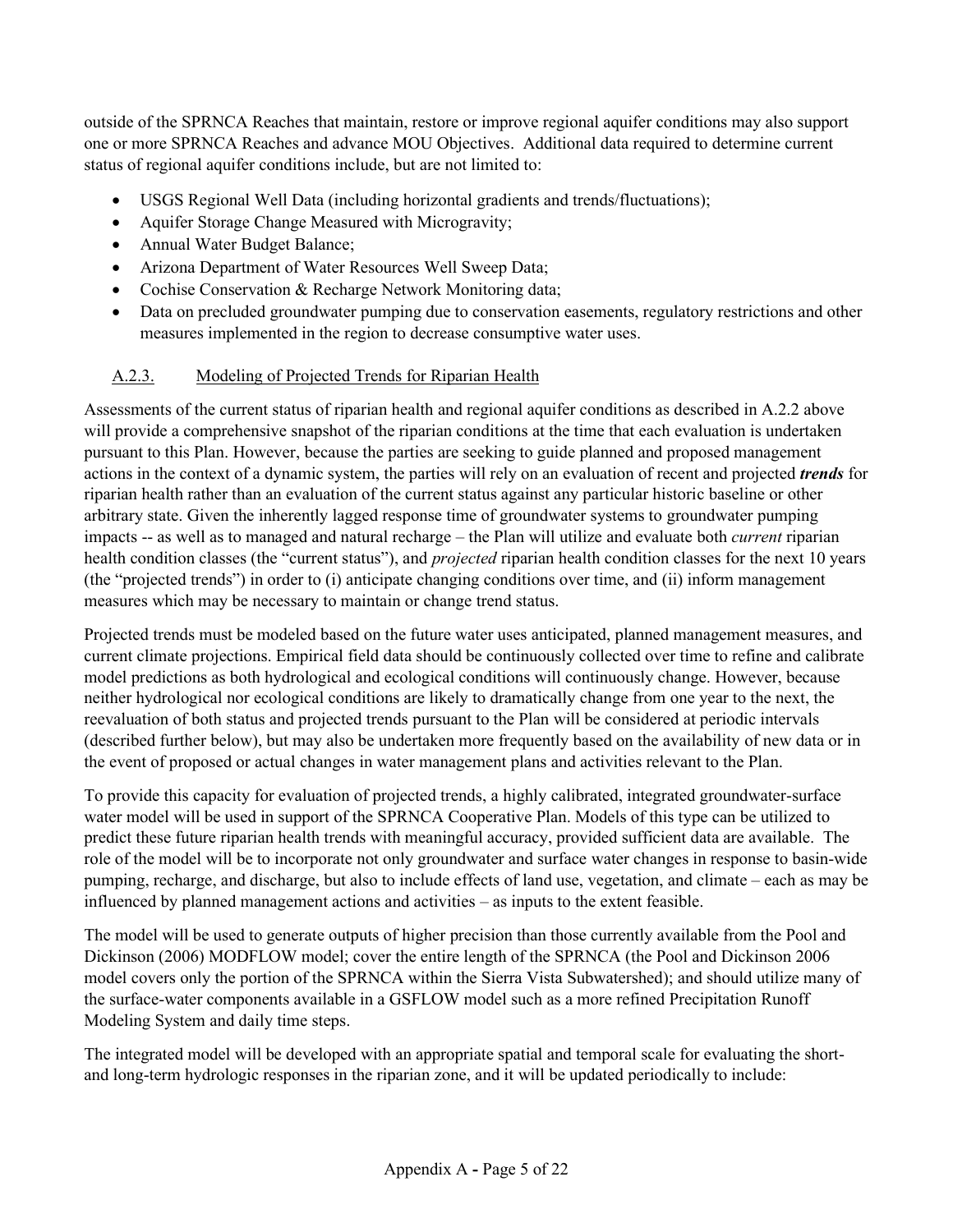- New or proposed land use proposals, land management initiatives, or major water-use, export, or importation proposals, and/or aquifer recharge projects inside or outside of the SPRNCA
- The latest Intergovernmental Panel on Climate Change model predictions
- Ongoing refinement and calibration of model parameters using the following empirical data including:
	- o Regional groundwater levels
	- o Aquifer storage change measured with microgravity
	- o Groundwater budget balance (including updated pumping information)
	- o Near-stream alluvial aquifer water levels
	- o Streamflow permanence
	- o Streamflow at USGS streamgages on the San Pedro and Babocomari
	- o Annual wet dry mapping data
	- o Spring discharge
	- o Precipitation, temperature, and evapotranspiration (ET)
	- o Vegetation mapping

Based on actual field data, the parties expect that a calibrated integrated model can be used to predict future trends in the riparian condition classes described above within a reasonable range of uncertainty associated with the model input and calibration. Additionally, annual wet-dry mapping would serve to check/validate the model's calibration for the update period. The model would provide valuable information on tributary inflows to the SPRNCA for all un-gaged tributaries as well as bank storage and ET from saturated and unsaturated zones, canopy, bare ground, and open water.<sup>3</sup>

To evaluate the "projected trend" for each SPRNCA Reach, the differences between the current conditions and the "projected 10-year trend" will be compared. An evaluation will be conducted every year for the first two years to evaluate changes and performance of the management and/or monitoring actions in place. Thereafter, at approximately ten-year intervals, or on a more frequent basis at the request of any party, the current status and subsequent 10-year projections would be compared to the "projected trend" from the previous evaluation.

Pursuant to the terms of the MOU, the parties intend to delegate a number of technical support functions related to monitoring and projecting trends for riparian health and will determine and select both model(s) that will be used for this purpose, together with the schedule for updating model inputs, collecting data, conducting modeling analyses through the MOU Adaptive Management Committee.

# A.2.4. Integration of Current Status and Projected Trends for Adaptive Management

As noted above, given the lagged responses of groundwater systems, for purposes of this Plan the parties will rely on both an assessment of the current condition of each SPRNCA Reach and the trends indicated by a comparison of current conditions and model-projected future conditions to ongoing monitoring and water management needs.

The matrix shown below in Table 2 describes the framework that the MOU parties will use to guide the interpretation of monitoring data and the projection of future conditions, by comparing the most recent evaluation of riparian condition classes for each SPRNCA Reach against the modeled projection of future trend for that specific reach. The corresponding responses described in the matrix will allow for flexibility in reassessing or

 $3$  At the time of the development of this Plan, the parties anticipate using a soon-to-be available model, currently being developed by Fort Huachuca, to conduct the initial analysis of projected trends of riparian health under the MOU. However, the parties may consider replacing or supplementing this model as Plan implementation continues based on information and modeling developed in parallel by USGS, which is expected to cover a broader geographic area. As described in the MOU, the parties will, through consensus of the Adaptive Management Committee, agree to the specific model that will be used for the analysis of projected trends under this Plan.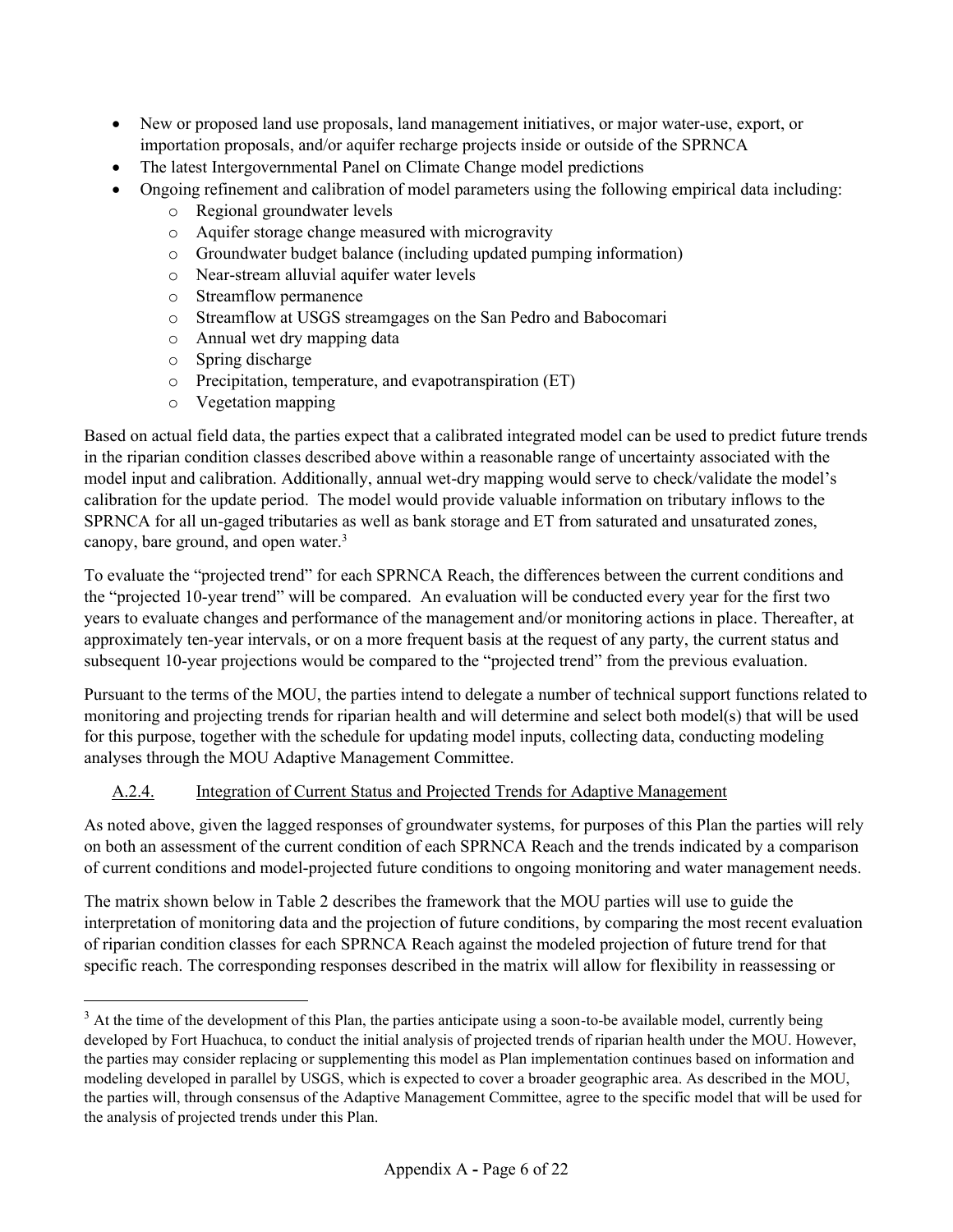revising management actions in response to changing conditions, while providing a general framework to guide necessary and timely actions to address developing trends. Each of the 14 SPRNCA Reaches will be evaluated separately.

|                      |                | <b>MODEL TREND PER REACH</b>                                |                                                                                                                                              |                                                                                                                                              |                                                                                                                                       |                                                                             |                                                                             |
|----------------------|----------------|-------------------------------------------------------------|----------------------------------------------------------------------------------------------------------------------------------------------|----------------------------------------------------------------------------------------------------------------------------------------------|---------------------------------------------------------------------------------------------------------------------------------------|-----------------------------------------------------------------------------|-----------------------------------------------------------------------------|
|                      |                | Significant<br><b>Improvement</b>                           | <b>Improving</b>                                                                                                                             | <b>Minimal</b><br>Improvement /<br>No Change                                                                                                 | <b>Minimal</b><br><b>Decline</b>                                                                                                      | <b>Decline</b>                                                              | Significant<br><b>Decline</b>                                               |
|                      |                | Model projects<br>positive change in<br>class within period | Model projects<br>positive trend that<br>could change class                                                                                  | Model projects no<br>change or small<br>positive trend within<br>normal variation                                                            | Model projects<br>small negative trend<br>within normal<br>variation                                                                  | Model projects<br>negative trend that<br>could change class                 | Model projects<br>negative change in<br>class within period                 |
|                      | 3              | <b>MOU</b><br>Objectives<br>satisfied <sup>4</sup>          | <b>MOU</b><br>Objectives<br>satisfied                                                                                                        | <b>MOU</b><br>Objectives<br>satisfied                                                                                                        | <b>MOU</b><br>Objectives<br>satisfied, but<br>potential<br>additional<br>monitoring and<br>management<br>options may be<br>considered | Additional<br>monitoring and<br>management<br>options will be<br>considered | Additional<br>monitoring and<br>management<br>options will be<br>considered |
| <b>CURRENT CLASS</b> | $\overline{2}$ | <b>MOU</b><br>Objectives<br>satisfied                       | <b>MOU</b><br>Objectives<br>satisfied                                                                                                        | <b>MOU</b><br>Objectives may<br>be satisfied, but<br>potential<br>additional<br>monitoring and<br>management<br>options may be<br>considered | Potential<br>additional<br>monitoring and<br>management<br>options should<br>be considered                                            | Additional<br>monitoring and<br>management<br>options will be<br>considered | Additional<br>monitoring and<br>action required                             |
|                      | 1              | <b>MOU</b><br>Objectives<br>satisfied                       | <b>MOU</b><br>Objectives may<br>be satisfied, but<br>potential<br>additional<br>monitoring and<br>management<br>options may be<br>considered | Potential<br>additional<br>monitoring and<br>management<br>options should<br>be considered                                                   | Potential<br>additional<br>monitoring and<br>management<br>options will be<br>considered                                              | Additional<br>monitoring and<br>action required                             | Additional<br>monitoring and<br>action required                             |

#### **Table 2: Adaptive management responses to monitoring and modeling outcomes**

As noted above, the parties acknowledge that management actions undertaken outside of the SPRNCA Reaches that maintain, restore or improve regional aquifer conditions, including but not limited to recharge projects and measures that reduce consumptive water use, will support SPRNCA Reaches or advance the MOU Objectives.

## **A.3. Timing, Location, and Estimated Costs of Data Collection**

<sup>4</sup> The Parties agree that satisfaction of MOU Objectives in any particular SPRNCA Reach does not preclude the Adaptive Management Committee from evaluating and engaging in further monitoring or management decisions.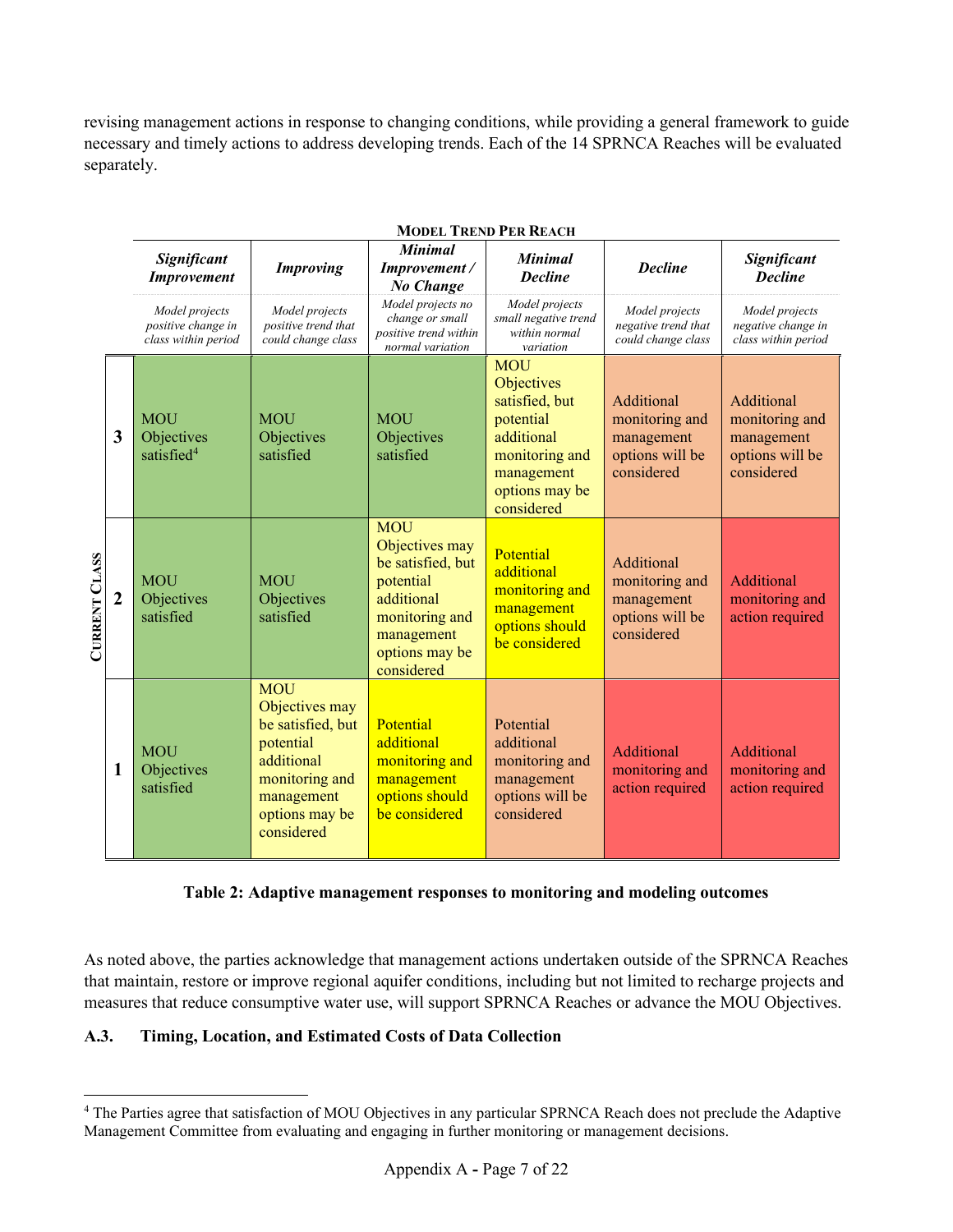The data necessary for analyzing current riparian condition classes and maintaining relevant model inputs and calibration are described in detail below. The timeframe identifies the necessary frequency of monitoring, and in the case of continuous measurements, the field visits required.

Pursuant to the terms of the MOU, the parties intend to delegate technical support functions and determine a schedule for collecting and reporting data through action of the Adaptive Management Committee.

Data collection includes the activities listed in the following table, listed by sustainability indicator categorized by:

- (1) Indicators used for model input and calibration;
- (2) Indicators used for both model input and current status of riparian health;
- (3) Additional data required for model input.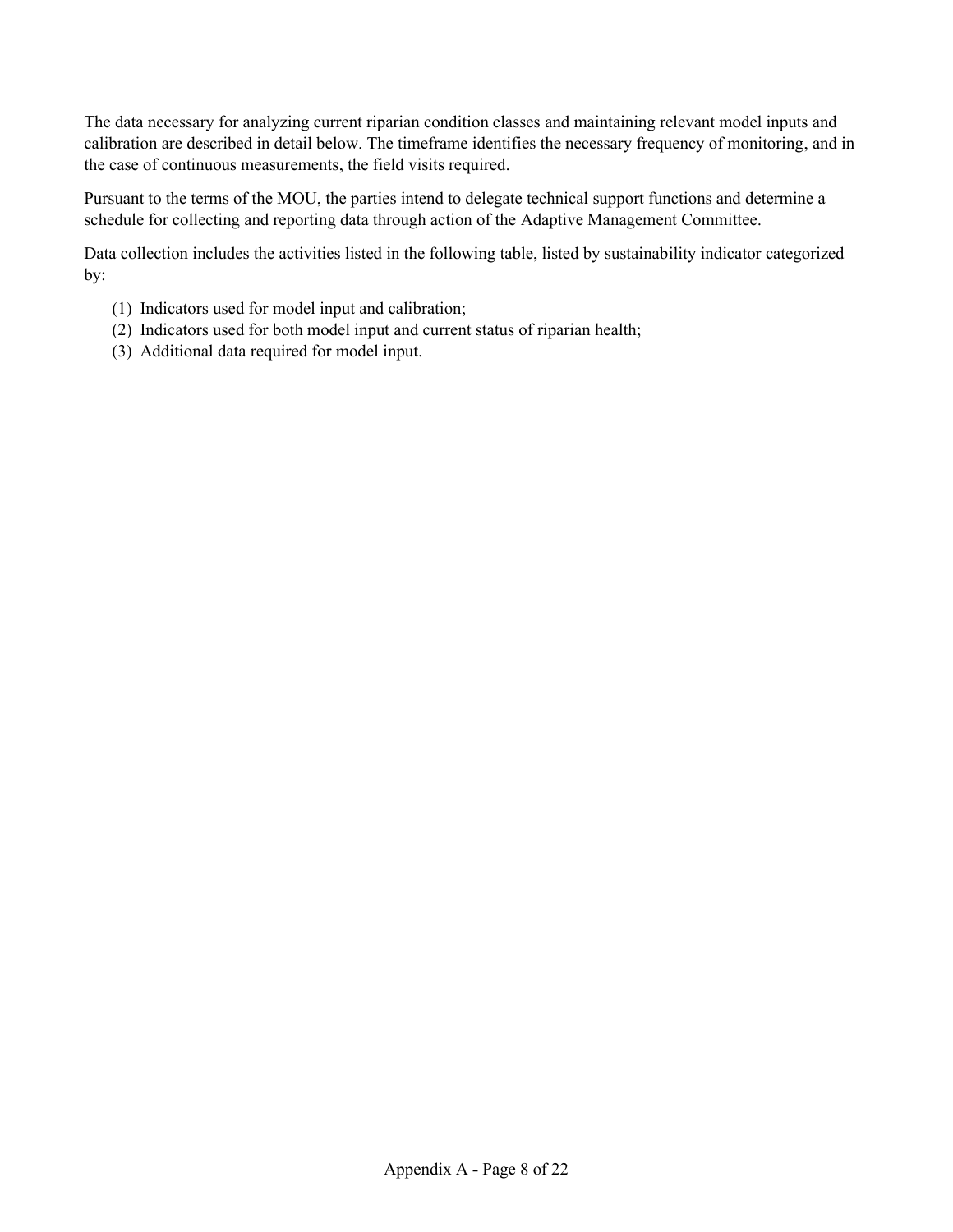| <b>Sustainability Indicators (USGS)</b><br>$[1]$                   | Description of Data Collection Activity Related to Model Parameter [2]                                                                                                                                                                                                                                                                                                                                                                                                                                                                                                                                                                                                                                                                                                                                                                                                                                                                                                                                                                                                  | <b>Responsible Party</b>      | <b>Related RMP</b><br><b>Objectives</b>                                                                           | Costs (where known)                                                                                                                          |
|--------------------------------------------------------------------|-------------------------------------------------------------------------------------------------------------------------------------------------------------------------------------------------------------------------------------------------------------------------------------------------------------------------------------------------------------------------------------------------------------------------------------------------------------------------------------------------------------------------------------------------------------------------------------------------------------------------------------------------------------------------------------------------------------------------------------------------------------------------------------------------------------------------------------------------------------------------------------------------------------------------------------------------------------------------------------------------------------------------------------------------------------------------|-------------------------------|-------------------------------------------------------------------------------------------------------------------|----------------------------------------------------------------------------------------------------------------------------------------------|
|                                                                    | (1) Indicators Used for Model Input and Calibration                                                                                                                                                                                                                                                                                                                                                                                                                                                                                                                                                                                                                                                                                                                                                                                                                                                                                                                                                                                                                     |                               |                                                                                                                   |                                                                                                                                              |
| <b>Regional Groundwater Levels</b>                                 | 37 wells monitored by USGS as part of the Sustainability Indicators<br>(Gungle et al., 2016) and 10 additional wells monitored by BLM. The<br>total currently is 47 wells/well points. They are visited quarterly for data<br>collection. All water levels are QA/QC'd following specific, documented<br>USGS protocols including the nature of the measurements (tape<br>calibration, method of measurement and measuring point, periodic<br>vertical verification of measuring point, field check, transducer reset in<br>the field at continuous well location, then back at the office, data<br>analysis, data loading, data discussion for each well site, data adjustment<br>for transducer-based data, and a 3-step data approval process that results<br>in the water level data being loaded and shown as "approved" on the<br>publicly accessible USGS National Water Information System (NWIS)<br>data base. Data type for model parameter: groundwater elevations;<br>numeric. Data collection is continuous; quarterly. Data location: NWIS<br>Water Data. | BLM; USGS                     | ob-WAT-3, ob-<br>VEG-RIP-1, ob-<br>VEG-RIP-2                                                                      | \$635 per well for<br>USGS discrete<br>sampling (37) for total<br>of \$23,495, \$750 per<br>site BLM estimate (10<br>sites) – Total $$7,500$ |
| <b>Aquifer Storage change</b><br><b>Measured with Microgravity</b> | USGS Arizona Water Science Center gravity data archive. Data type for<br>model parameter: numeric, in microgals.                                                                                                                                                                                                                                                                                                                                                                                                                                                                                                                                                                                                                                                                                                                                                                                                                                                                                                                                                        | <b>USGS</b>                   | ob-WAT-3, ob-<br>VEG-RIP-1, ob-<br>VEG-RIP-2                                                                      |                                                                                                                                              |
| <b>Groundwater Budget Balance</b>                                  | Pumping data from USGS water use group<br>(residential/commercial/irrigation), rural exempt pumping and industrial<br>pumping are calculated as a function of increase in relevant population<br>groups (sand and gravel mining), golf course irrigation, and stock tank<br>pumping (Natural Resource Conservation District);                                                                                                                                                                                                                                                                                                                                                                                                                                                                                                                                                                                                                                                                                                                                           | <b>USGS</b>                   | ob-WAT-3                                                                                                          |                                                                                                                                              |
|                                                                    | Municipal recharge data from jurisdictions of Sierra Vista, Ft. Huachuca,<br>Tombstone, and Bisbee;                                                                                                                                                                                                                                                                                                                                                                                                                                                                                                                                                                                                                                                                                                                                                                                                                                                                                                                                                                     | Fort; Sierra<br>Vista; County | ob-WAT-3                                                                                                          |                                                                                                                                              |
|                                                                    | Detention basin recharge from Ft. Huachuca and Sierra Vista (latter<br>value can be derived from precipitation using ARS regression equation);                                                                                                                                                                                                                                                                                                                                                                                                                                                                                                                                                                                                                                                                                                                                                                                                                                                                                                                          | Fort; Sierra Vista            | ob-WAT-3                                                                                                          |                                                                                                                                              |
|                                                                    | Mesquite and tamarisk treatment, if any, from BLM;                                                                                                                                                                                                                                                                                                                                                                                                                                                                                                                                                                                                                                                                                                                                                                                                                                                                                                                                                                                                                      | <b>BLM</b>                    | ob-WILD-2, ob-<br>VEG-RIP-1, ob-<br>VEG-RIP-2, ob-<br>VEG-RIP-5, ob-<br>VEG-All-1, ob-<br>VEG-All-2, ob-<br>WAT-3 |                                                                                                                                              |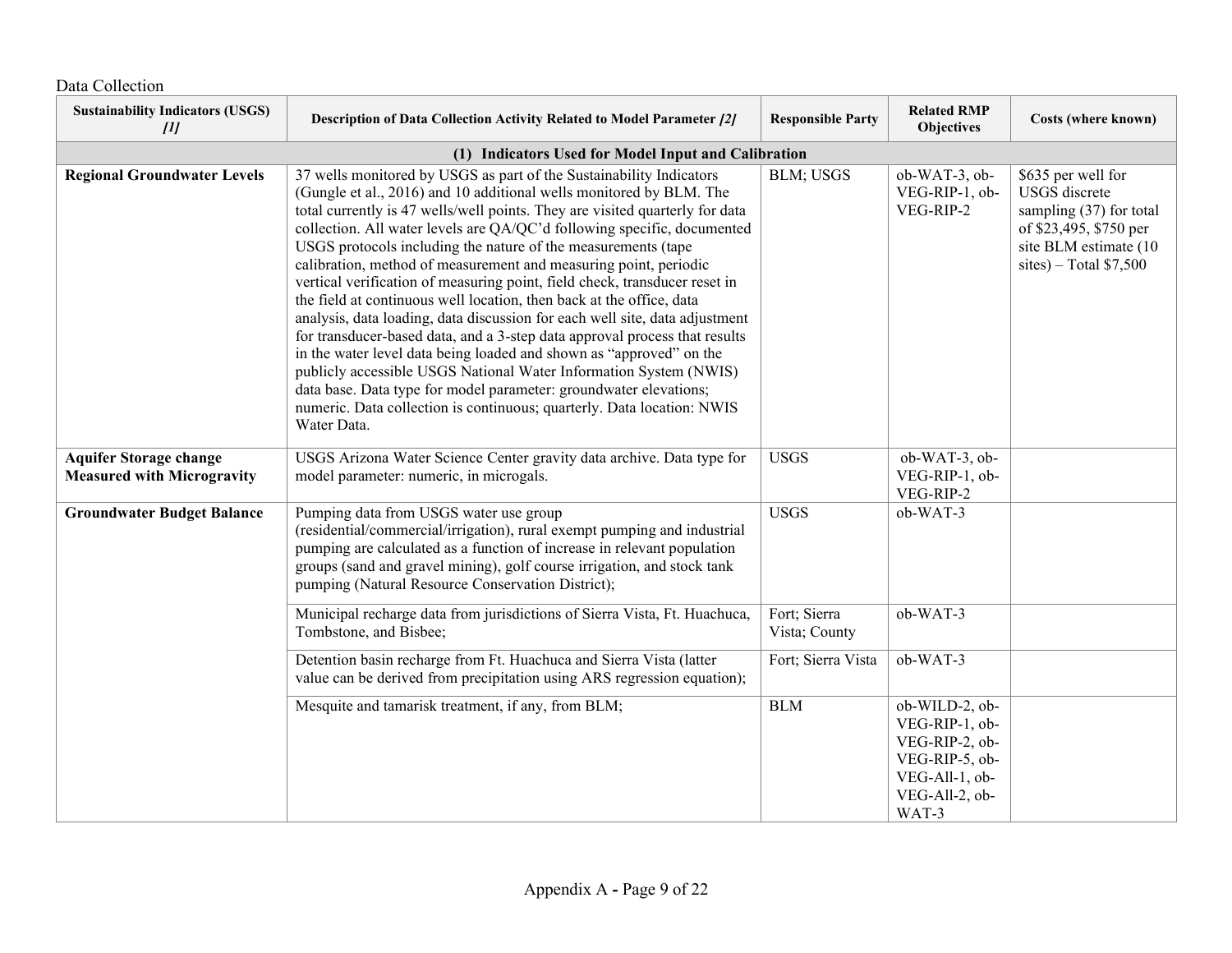## Data Collection

| <b>Sustainability Indicators (USGS)</b><br>Ш | <b>Description of Data Collection Activity Related to Model Parameter [2]</b>                            | <b>Responsible Party</b>      | <b>Related RMP</b><br><b>Objectives</b> | Costs (where known) |
|----------------------------------------------|----------------------------------------------------------------------------------------------------------|-------------------------------|-----------------------------------------|---------------------|
|                                              | Incidental recharge is derived as a function of pumping deliveries and<br>irrigation volumes;            | Fort; Sierra<br>Vista; County | $ob-WAT-3$                              |                     |
|                                              | Urban enhanced recharge has been derived as a function of impervious<br>surface in the subwatershed. [3] | Sierra Vista;<br>County       | $ob-WAT-3$                              |                     |

|                                                            | (2) Indicators Used for Both Model Input and Current Status of Riparian Health                                                                                                                                                                                                                                                                                                                                                                                                                                    |             |                                                   |                                                                           |  |  |
|------------------------------------------------------------|-------------------------------------------------------------------------------------------------------------------------------------------------------------------------------------------------------------------------------------------------------------------------------------------------------------------------------------------------------------------------------------------------------------------------------------------------------------------------------------------------------------------|-------------|---------------------------------------------------|---------------------------------------------------------------------------|--|--|
| <b>Near-Stream Alluvial Aquifer</b><br><b>Water Levels</b> | 39 wells/well points monitored as part of the Sustainability Indicators<br>(Gungle et al., 2016) and 9 wells/well points as part of BLM's FRWR<br>monitoring. With one overlap (COTBLM), the total currently is 47<br>wells/well points. In order to compare results accurately with Stromberg<br>et al (2006) some wells will need to be brought out of retirement: 6 in the<br>Sierra Vista Subwatershed and 5 more in the reaches north of the<br>Tombstone gaging station (Contention, Summers, and St. David | <b>USGS</b> | $ob-WAT-2$ , $ob-$<br>VEG-RIP-1, ob-<br>VEG-RIP-2 | \$1,600 per well per<br>$year - with 42 wells$<br>annual cost is \$67,200 |  |  |
|                                                            | biohydrology sites from Leenhouts et al., 2006). Current monitoring<br>includes continuous water level measurements using pressure<br>transducers at 14 of the 39 wells referred to in the previous paragraph.<br>They are visited quarterly for data collection and calibration. [4] Data<br>type for model parameter: groundwater elevations, numeric. Data<br>collection is continuous, visited quarterly. Data location: NWIS Water<br>Data.                                                                  |             |                                                   |                                                                           |  |  |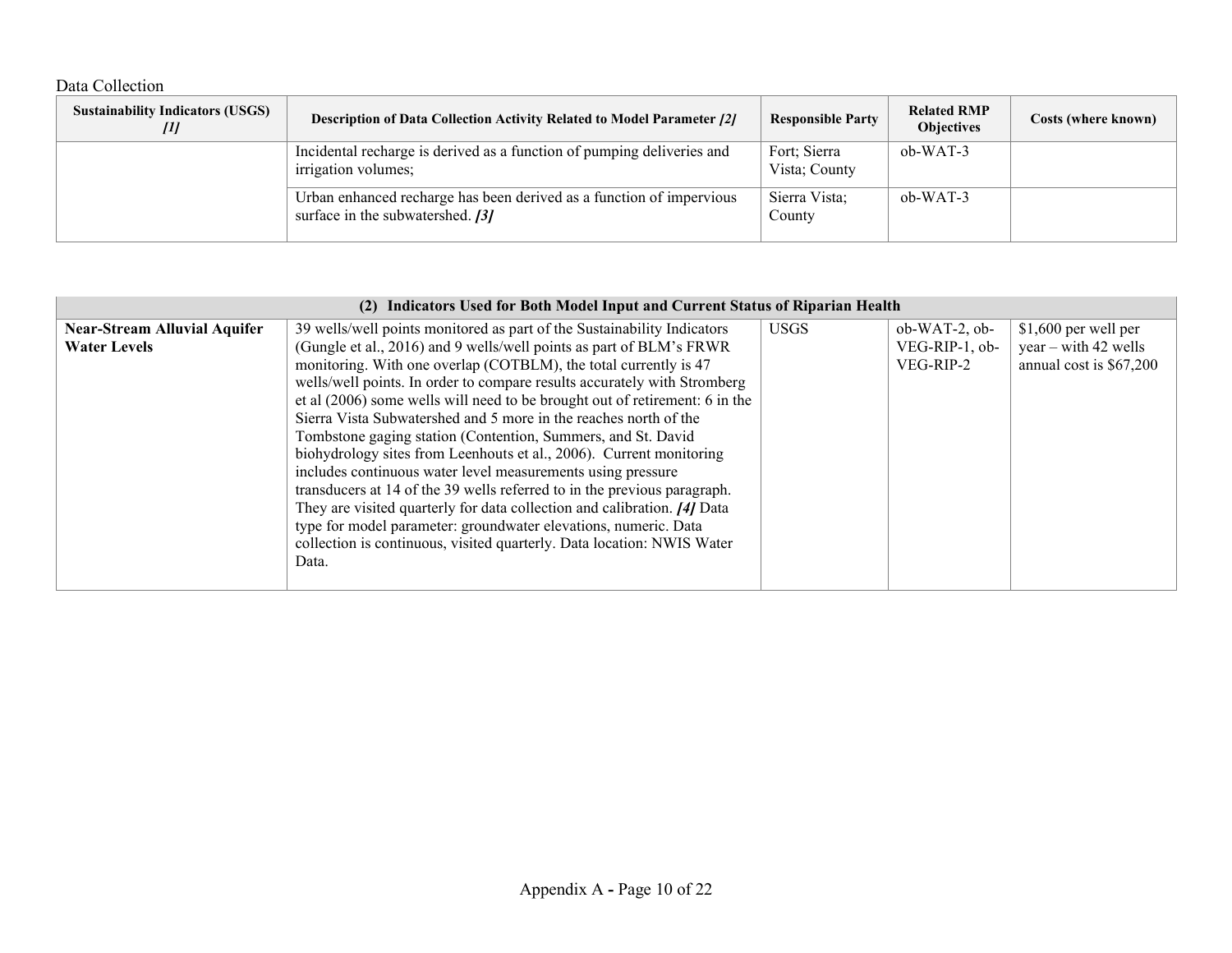| <b>Sustainability Indicators (USGS)</b><br>[1]                              | Description of Data Collection Activity Related to Model Parameter [2]                                                                                                                                                                                                                                                                                                                                                                                                                                                                                                                                                                                                                                                                                                                                                                                                                                                                                                                                                                                                                                                                               | <b>Responsible Party</b> | <b>Related RMP</b><br><b>Objectives</b>                                                      | Costs (where known)                                                                                                                        |
|-----------------------------------------------------------------------------|------------------------------------------------------------------------------------------------------------------------------------------------------------------------------------------------------------------------------------------------------------------------------------------------------------------------------------------------------------------------------------------------------------------------------------------------------------------------------------------------------------------------------------------------------------------------------------------------------------------------------------------------------------------------------------------------------------------------------------------------------------------------------------------------------------------------------------------------------------------------------------------------------------------------------------------------------------------------------------------------------------------------------------------------------------------------------------------------------------------------------------------------------|--------------------------|----------------------------------------------------------------------------------------------|--------------------------------------------------------------------------------------------------------------------------------------------|
| <b>Streamflow Permanence</b>                                                | According to Leenhouts et al (2006), streamflow permanence is the best<br>indicator for near-stream herbaceous vegetation. To quantify this<br>Leenhouts et al (2006) used in-situ temperature sensors throughout the<br>stream reaches. This is a considerable undertaking to repeat. Data from<br>streamflow permanence cameras and USGS gages gives a general idea<br>but not the spatial resolution required. The best way to monitor this<br>indicator is still under consideration. Data collection would ideally be<br>continuous.<br>Gage data RE: flow present (wet) or absent (dry or ponded) for<br>Palominas, Lewis Springs stage recorder, Charleston, Tombstone, AND<br>Photos of streamflow every 12 hrs converted to wet (flowing or ponded)<br>and dry data. (Note that data types are inconsistent with regard to<br>ponded, not flowing data-"not flowing" is problematic to define via<br>photography; it could be possible but difficult to determine "ponded but<br>not flowing" from stage data. Charleston is the primary site with a deep<br>pool by the gage, but has only been not-flowing for a short period in<br>2005. | <b>USGS</b>              | ob-WAT-2, ob-<br>VEG-RIP-1, ob-<br>VEG-RIP-2, ob-<br>Veg-ALL-2, ob-<br>WILD-2, ob-<br>WILD-5 |                                                                                                                                            |
| <b>Streamflow at USGS</b><br>streamgages on the San Pedro<br>and Babocomari | 3 mainstem gages (Palominas, Charleston, Tombstone) and one on the<br>Babocomari River at SPRNCA boundary (aka Lower Babocomari).<br>There is also a stage recorder at the Lewis Springs research site (no<br>discharge calculated). Stream gages record continuous data. They are<br>visited quarterly by the USGS following their stream gage protocols. The<br>data is publicly available on the NWIS database. Data collection is<br>continuous.                                                                                                                                                                                                                                                                                                                                                                                                                                                                                                                                                                                                                                                                                                 | <b>USGS</b>              | ob-WAT-2, ob-<br>VEG-RIP-1, ob-<br>VEG-RIP-2, ob-<br>Veg-ALL-2, ob-<br>WILD-2, ob-<br>WILD-5 | FY2020 annual cost is<br>between \$19,000 and<br>\$20,000 per gage X 4<br>(Palominas, Charleston,<br>Tombstone,<br>Babocomari) = $$78,400$ |
| <b>Annual Wet Dry Mapping</b>                                               | GPS data collected on the 3rd week of June each year from entire San<br>Pedro River in subwatershed, Babocomari River, Curry Draw<br>(Environmental Operations Park to river), Coyote Wash (Escapule Rd. to<br>River). Data displayed in an ArcGIS environment of wetted lengths of<br>stream.                                                                                                                                                                                                                                                                                                                                                                                                                                                                                                                                                                                                                                                                                                                                                                                                                                                       | <b>TNC</b>               | ob-WAT-2, ob-<br>WAT-3, ob-<br>Veg-ALL-1, ob-<br>Veg-ALL-2, ob-<br>WILD-1                    |                                                                                                                                            |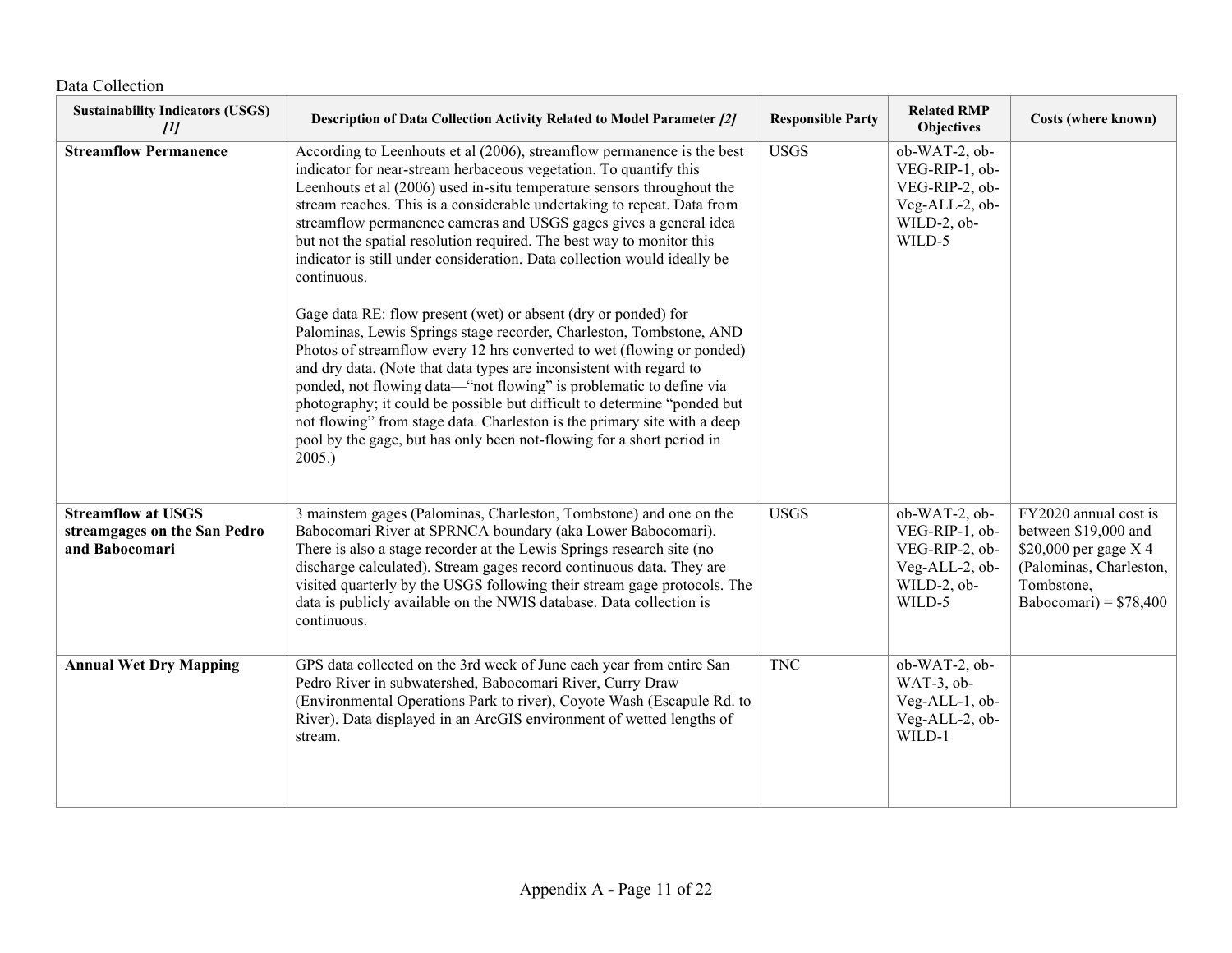## Data Collection

| <b>Sustainability Indicators (USGS)</b><br>$\mu$ | <b>Description of Data Collection Activity Related to Model Parameter [2]</b> | <b>Responsible Party</b> | <b>Related RMP</b><br><b>Objectives</b> | Costs (where known)       |
|--------------------------------------------------|-------------------------------------------------------------------------------|--------------------------|-----------------------------------------|---------------------------|
| <b>Springs Discharge</b>                         | Current monitoring includes spring discharge measurements at 5                | <b>USGS</b>              | $ob-WAT-4$ , $ob-$                      | $$1,280$ per site for     |
|                                                  | locations in SPRNCA by USGS (Kolbe, Murray, Horsethief, Moson, and            |                          | VEG-RIP-1, ob-                          | quarterly measurements    |
|                                                  | N. Lewis). Discharge is collected using flumes, weirs, velocity meters, or    |                          | VEG-RIP-2, ob-                          | $-$ Current (5) cost is   |
|                                                  | volumetrically (bucket). BLM monitors wetland water level fluctuations        |                          | $Veg-ALL-2, ob-$                        | \$6400 year, Springs to   |
|                                                  | at the St. David Cienega and Lil Joe wetlands. Springs to be added            |                          | WILD-2, $ob-$                           | the North (4) will add    |
|                                                  | (North of SV SW) – Frog Spring, Ben Spring, Dunlevy, and Curtis               |                          | WILD-5                                  | $$5,120$ , for a total of |
|                                                  | Artesian Well. Data type for model parameter: Discharge data; numeric         |                          |                                         | \$11,520                  |
|                                                  | in $ft^3/s$ . Data collection is quarterly. Data available via NWIS           |                          |                                         |                           |
|                                                  | (Automated Data Processing System); National Climate Center; City of          |                          |                                         |                           |
|                                                  | Sierra Vista Annual Report.                                                   |                          |                                         |                           |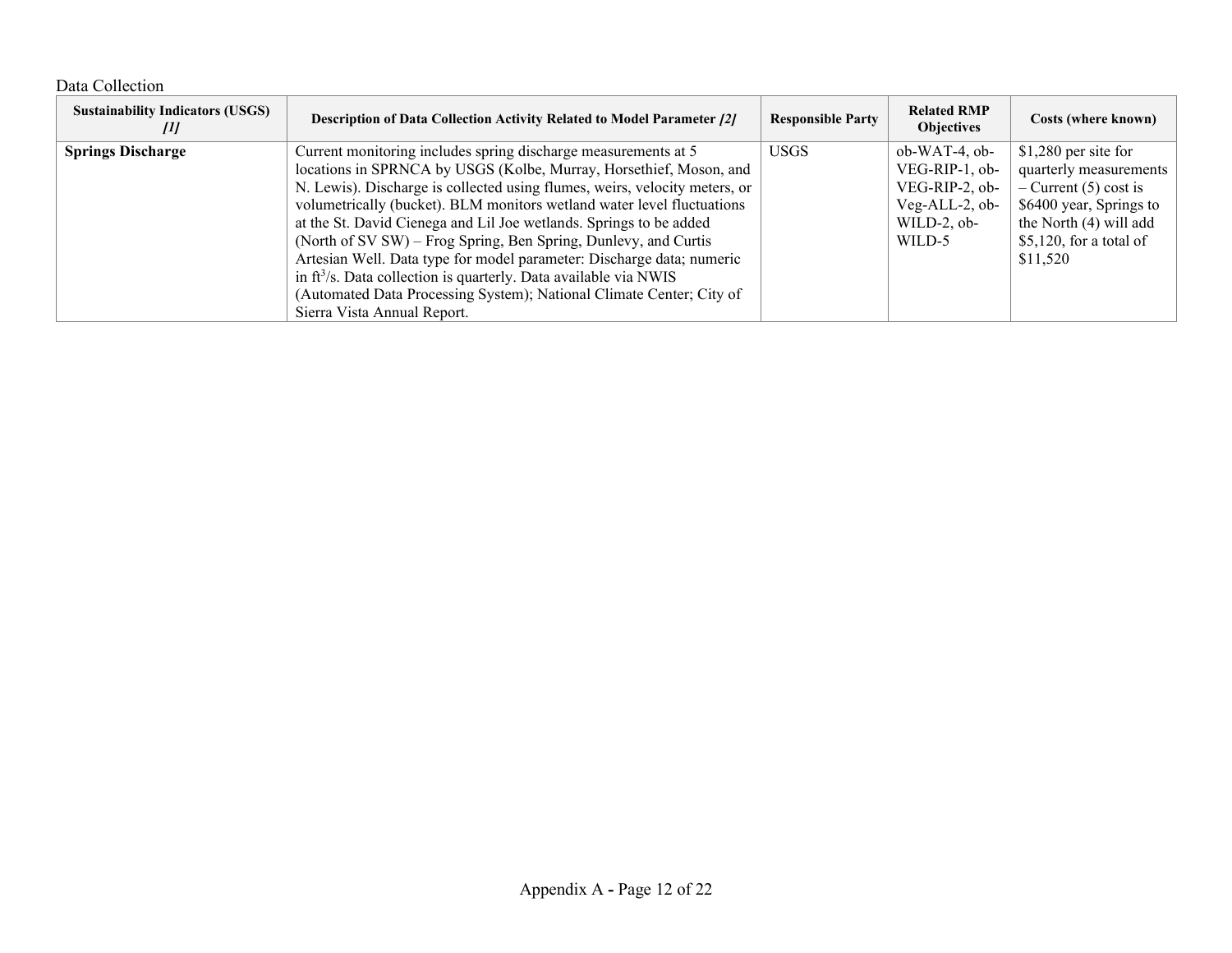Data Collection

| <b>Additional Data</b>                | Description of Data Collection Activity Related to Model Parameter [1]                                                                                                                                                                                                                                                                                                                                                                                                                                                                                                                                                                                                                                                                                  | <b>Responsible Party</b>              | <b>Related RMP</b><br><b>Objectives</b>                                                                            | <b>Costs</b> |
|---------------------------------------|---------------------------------------------------------------------------------------------------------------------------------------------------------------------------------------------------------------------------------------------------------------------------------------------------------------------------------------------------------------------------------------------------------------------------------------------------------------------------------------------------------------------------------------------------------------------------------------------------------------------------------------------------------------------------------------------------------------------------------------------------------|---------------------------------------|--------------------------------------------------------------------------------------------------------------------|--------------|
|                                       | (3) Additional Data Required for Model Input                                                                                                                                                                                                                                                                                                                                                                                                                                                                                                                                                                                                                                                                                                            |                                       |                                                                                                                    |              |
| Precipitation, Temperature,<br>and ET | 4 station average precipitation (used in sustainability report) was based<br>on National Climate Data Center precipitation data. However, those data<br>have problems and require filling in gaps based on relationships to other<br>stations for some months. 4 station individual plots with 4 station<br>average all on same plot is how subwatershed precipitation has been<br>displayed in 321 Reports and sustainability report.<br>U.S. Dept. of Agriculture, Agricultural Research Service maintains a<br>100+ rain gage network in Walnut Gulch subwatershed of the Sierra<br>Vista Subwatershed as well as additional precipitation gages across the<br>Sierra Vista Subwatershed.<br>Data for model parameter: monthly precipitation totals. | USDA/ARS<br>(precipitation and<br>ET) | ob-WAT-3, ob-<br>VEG-RIP-2                                                                                         |              |
| <b>Vegetation Mapping</b>             | As described in Leenhouts et al (2006), the bio-hydrology transects<br>encompass 9 total indicators. Protocols involve 20m riparian belt<br>transects and in-channel herbaceous quadrats. Most of the identified 14<br>reaches have several bio-hydrology sites with an original survey of 26<br>sites. Data collection is every 5 years.                                                                                                                                                                                                                                                                                                                                                                                                               | <b>BLM</b>                            | $ob-WAT-2$ , $ob-$<br>$WAT-3$ , ob-<br>VEG-RIP-1, ob-<br>VEG-RIP-2, ob-<br>Veg-ALL-2, ob-<br>WILD-2, ob-<br>WILD-5 | \$70,000     |

#### *Notes:*

*[1]* For purposes of the SPRNCA Cooperative Plan, water quality indicators not included at this time, only those that address water availability. Horizontal gradients, near-stream vertical gradients, fluctuation of alluvial aquifer, were not included for model input/calibration since they are derived from the same data as other indicators.

*[2]* Data Collection Activities as of March 2021.

**[3]** This value has always been somewhat speculative and should be derived in part as a function of watershed precipitation, post- and pre-development runoff.

*[4]* Cost estimates are subject to change, likely increase, in future FYs; these numbers are for ballpark estimating possible monitoring costs and should not be construed as an offer to render services. USGS currently charges cooperators \$635 per well for monitoring wells quarterly. Continuous wells outfitted with a pressure transducer cost \$1,600 per well, downloaded and corrected quarterly. All water levels are QA/QC'd following specific, documented USGS protocols including the nature of the measurements (tape calibration, method of measurement and measuring point, periodic vertical verification of measuring point, field check, transducer reset in the field at continuous well location, then back at the office, data analysis, data loading, data discussion for each well site, data adjustment for transducer-based data, and a 3-step data approval process that results in the water level data being loaded and shown as "approved" on the publicly accessible USGS NWIS data base). Cost estimates for other monitoring (e.g. Riparian Vegetation) is provided as an estimate by BLM and should be considered with an equal (perhaps greater) amount of uncertainty.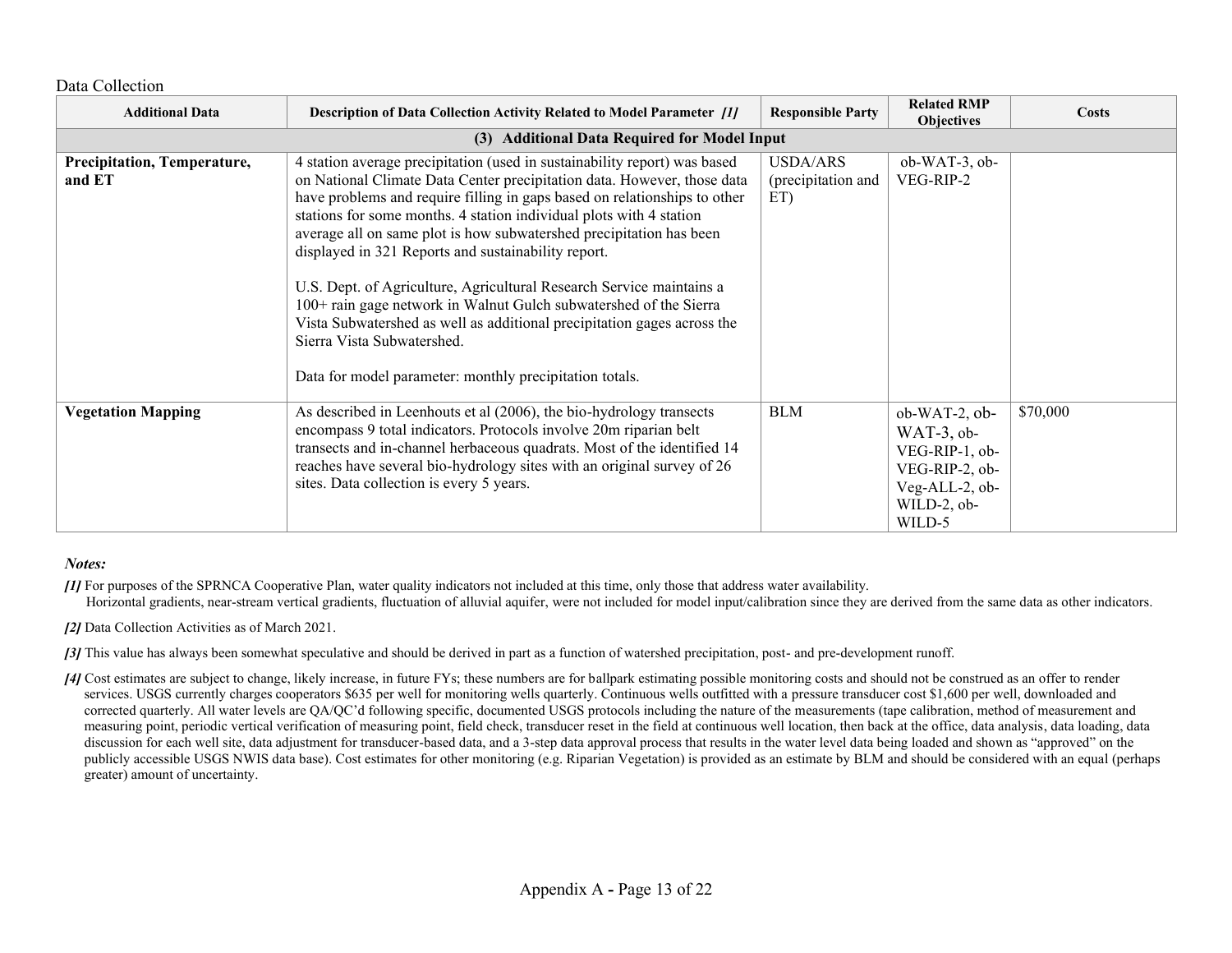## **A.4. Database Development and Reporting**

Datasets collected from various hydrologic monitoring efforts ongoing in the region are in many cases stored and reported by agencies and organizations and in a variety of formats. To make the wealth of hydrologic information more readily accessible and useful, the City of Sierra Vista and the Upper San Pedro Partnership applied for and were awarded a U.S. Bureau of Reclamation WaterSMART Applied Science grant in early 2020 to develop a web-based hydrologic information portal for the Upper San Pedro Basin (the WHIP). Among its other functions, the WHIP will ensure the ready and timely availability of future Upper San Pedro Basin monitoring data via a report-out template including information needed by water managers. The project timeline includes a 7-month planning phase, a 15-month development phase, and an overlapping 5-month dissemination phase.

The parties will continue to engage in the WHIP planning and development processes as appropriate to encourage functionality be built into the WHIP to meet the database storage and reporting needs of this Plan, including reporting on indicators described in this Plan.

Until the WHIP is implemented, the parties will store and report data collected pursuant to section A.5 according to the existing standards and practices of the Upper San Pedro Partnership and will work collaboratively to provide any of the other SPRNCA Cooperative Plan party any data or information needed to implement this Plan.

## **A.5. Ongoing and Planned Management Actions**

The parties have already undertaken or are currently undertaking the following activities, which are intended to have beneficial effects related to the MOU Objectives, each as described in the tables below. Pursuant to the MOU, each party will continue to undertake and implement these listed activities, and will coordinate planning, funding and implementation of the activities with the SPRNCA Cooperative Plan parties as needed.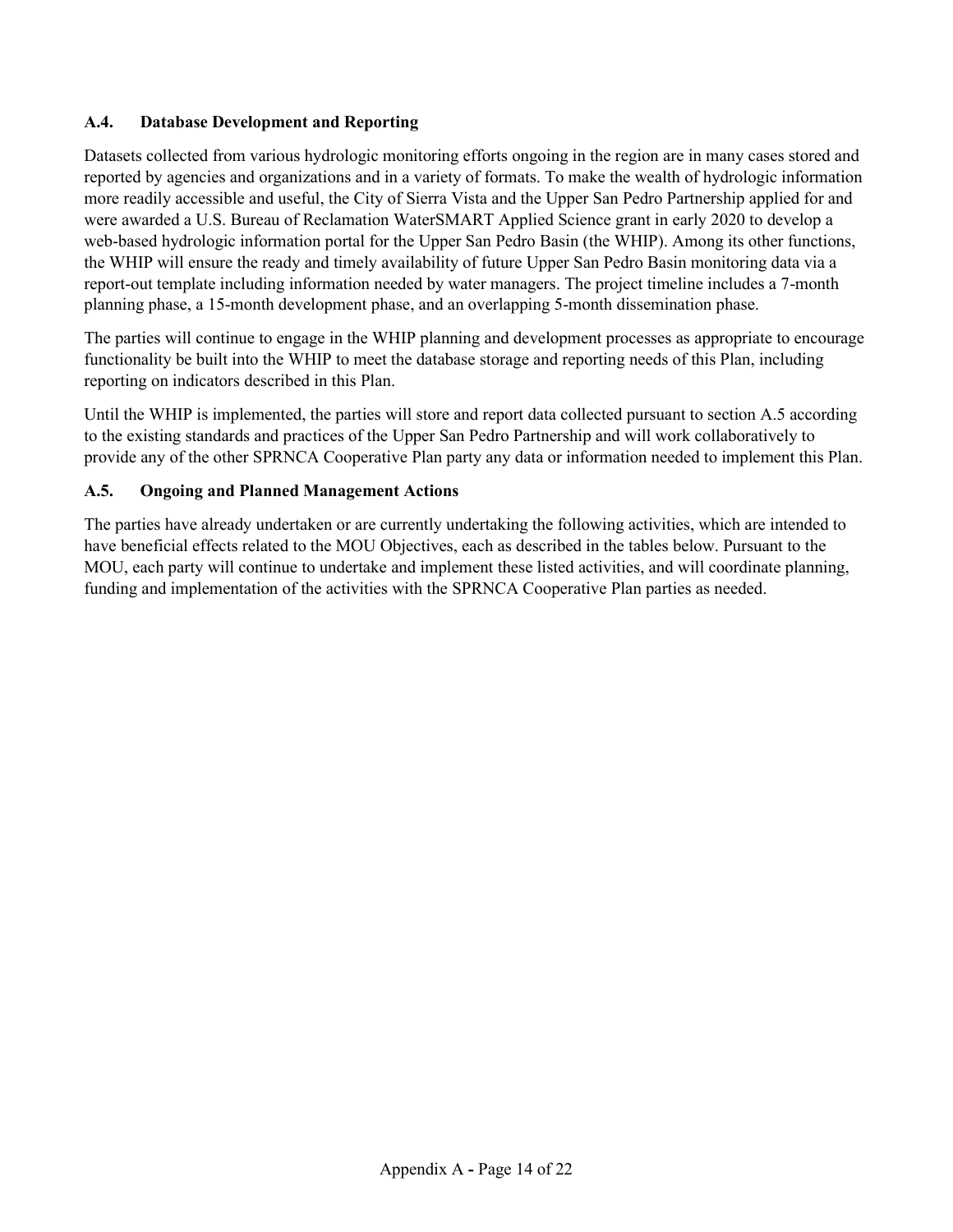| <b>Action / Project</b><br>Name | Project<br>Lead | <b>Description / Purpose</b>                                                                                                                                                                                                                                                                                                                                                                                                                                                                                                                      | <b>RMP</b><br><b>Goals/Objectives</b><br><b>Supported by</b><br>Project | <b>Planned Actions</b>                                                                                                                                                                                                                                                                                                                                                            |
|---------------------------------|-----------------|---------------------------------------------------------------------------------------------------------------------------------------------------------------------------------------------------------------------------------------------------------------------------------------------------------------------------------------------------------------------------------------------------------------------------------------------------------------------------------------------------------------------------------------------------|-------------------------------------------------------------------------|-----------------------------------------------------------------------------------------------------------------------------------------------------------------------------------------------------------------------------------------------------------------------------------------------------------------------------------------------------------------------------------|
| <b>SPRNCA RMP</b>               | <b>BLM</b>      | Soils & Watershed Management - management actions, activities,<br>and allowable uses- Recharge enhancements within ephemeral<br>tributaries that slow and/or recharge accelerated runoff from<br>developed/urbanized areas will ensure a natural flood flow regime<br>and help protect and enhance flood flows, groundwater levels and<br>baseflows. Restoration of a natural flood flow regime within<br>relatively undeveloped/non-urbanized subwatersheds and<br>ephemeral tributaries will ensure that mainstem flood flows<br>remain intact. | ama-SOIL-3; Ob-<br>WAT-3                                                | Improve watershed health and prioritize<br>treatments for recharge enhancements in<br>ephemeral tributaries. Monitor groundwater<br>levels near recharge enhancements and<br>modify size, location, and/or type of<br>enhancement to achieve rising or stable<br>groundwater levels                                                                                               |
| <b>SPRNCA RMP</b>               | <b>BLM</b>      | Soils & Watershed Management - management actions, activities,<br>and allowable uses - Additional sediment transport, hydraulic, and<br>ecological assessments to inform floodplain management options<br>related to geomorphology within SPRNCA could benefit<br>baseflows, groundwater conditions and flood flows over the long<br>term, as well as forest recruitment.                                                                                                                                                                         | ama-SOIL-4; Ob-<br>WAT-3                                                | Assess the level of departure of current river<br>geomorphology and function from its<br>potential for each reach. Where assessment<br>indicates that channel function can be<br>enhanced through the gradual<br>implementation of low impact structural and<br>nonstructural approaches, design and<br>implement projects, where feasible. Monitor<br>changes in key parameters. |
| <b>SPRNCA RMP</b>               | <b>BLM</b>      | Soils & Watershed Management - management actions, activities,<br>and allowable uses - Surface run-on from surrounding upland<br>areas onto abandoned ag fields near the river has been obstructed<br>by historic berms and stormwater diversions constructed for<br>agricultural operations. Earthwork that facilitates movement of<br>sheet flow from the upland areas to near stream fields and<br>ephemeral drainages would benefit infiltration and groundwater<br>recharge                                                                  | ama-SOIL-5; Ob-<br>WAT-3                                                | Assess the man-made structures from<br>historical land uses (e.g., agricultural dikes<br>and berms, railroad grades, and ditches and<br>diversions) for hydrologic function,<br>determine their level of impairment, and<br>rehabilitate (either dismantle or alter) as<br>necessary.                                                                                             |
| <b>SPRNCA RMP</b>               | <b>BLM</b>      | Soils & Watershed Management - management actions, activities,<br>and allowable uses - Restoring natural drainage patterns and<br>watershed function would benefit flood flows, baseflows, and<br>groundwater levels.                                                                                                                                                                                                                                                                                                                             | ama-SOIL-6;<br>Ob-WAT-3                                                 | Modify all routes affecting watershed health<br>and function, as necessary to restore<br>watershed function and long-term health                                                                                                                                                                                                                                                  |
| <b>SPRNCA RMP</b>               | <b>BLM</b>      | Water Management - management actions, activities, and<br>allowable uses - A spatially-explicit assessment of groundwater<br>levels and baseflows within SPRNCA, that compares the benefits<br>of simulated groundwater protection and/or recharge options, can<br>be used to prioritize the most effective groundwater management<br>strategies to meet the SPRNCA's current and future water needs.                                                                                                                                             | ama-WAT-1                                                               | Review and assess water needs for resources<br>managed on the SPRNCA and acquire and<br>perfect new water rights as deemed<br>necessary for management purposes                                                                                                                                                                                                                   |
| <b>SPRNCA RMP</b>               | <b>BLM</b>      | Water Management - management actions, activities, and<br>allowable uses - All authorized pumping within SPRNCA reduces<br>groundwater storage and levels by the amount pumped.                                                                                                                                                                                                                                                                                                                                                                   | ama-WAT-2; Ob-<br>WAT-3                                                 | Design any pumping of groundwater for<br>BLM-authorized actions to reduce impacts<br>on base flows; this could include putting                                                                                                                                                                                                                                                    |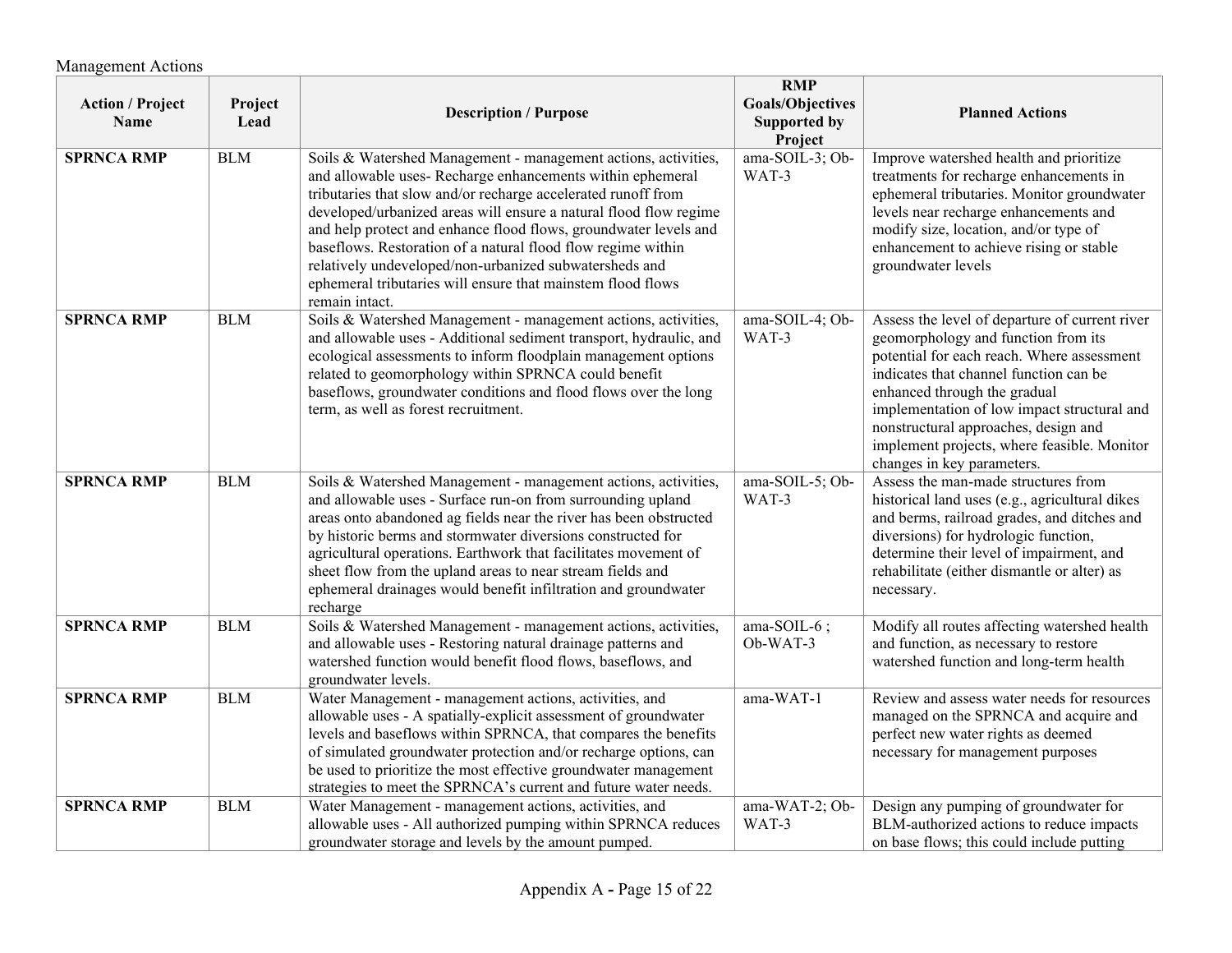| <b>Action / Project</b><br>Name                  | Project<br>Lead         | <b>Description / Purpose</b>                                                                                                                                                                                                                                                                                                                                                                                                                                                                                                                                                                                                                                                                                | <b>RMP</b><br><b>Goals/Objectives</b><br>Supported by<br>Project | <b>Planned Actions</b>                                                                                                                                                                                                                                                                                                                                         |
|--------------------------------------------------|-------------------------|-------------------------------------------------------------------------------------------------------------------------------------------------------------------------------------------------------------------------------------------------------------------------------------------------------------------------------------------------------------------------------------------------------------------------------------------------------------------------------------------------------------------------------------------------------------------------------------------------------------------------------------------------------------------------------------------------------------|------------------------------------------------------------------|----------------------------------------------------------------------------------------------------------------------------------------------------------------------------------------------------------------------------------------------------------------------------------------------------------------------------------------------------------------|
|                                                  |                         | Withdrawals for all purposes can be minimized through strict<br>water conservation measures.                                                                                                                                                                                                                                                                                                                                                                                                                                                                                                                                                                                                                |                                                                  | floats in troughs and seasonally restricting<br>groundwater pumping                                                                                                                                                                                                                                                                                            |
| <b>SPRNCA RMP</b>                                | $\operatorname{BLM}$    | Water Management - management actions, activities, and<br>allowable uses - No new authorizations for additional land uses or<br>associated groundwater pumping within the SPRNCA will help to<br>protect and enhance groundwater levels.                                                                                                                                                                                                                                                                                                                                                                                                                                                                    | ama-WAT-3; Ob-<br>WAT-3                                          | Do not approve land use authorizations<br>(realty actions) involving additional<br>groundwater pumping on the SPRNCA,<br>subject to valid existing rights                                                                                                                                                                                                      |
| <b>SPRNCA RMP</b>                                | <b>BLM</b>              | Water Management - management actions, activities, and<br>allowable uses - The development of an effective SPRNCA<br>groundwater monitoring program within SPRNCA, capable of<br>quantifying the current status and ongoing trends of groundwater<br>levels, will be essential to inform land and water management<br>options over time.<br>The need for any emergency habitat augmentation measures to<br>protect baseflows or groundwater levels can be reduced through<br>ongoing land and water management activities, however, when<br>absolutely necessary, they can be informed by predictive<br>hydrologic modeling to optimize the benefits and minimize any<br>secondary unintended consequences. | ama-WAT-4                                                        | Assess existing wells on the SPRNCA for<br>use as monitoring wells, administrative use,<br>wildlife use (drinking and habitat), habitat<br>restoration (for maintaining a limited<br>number of off-channel aquatic habitats for<br>threatened and endangered species<br>recovery), livestock use, emergency habitat<br>augmentation, and other potential uses. |
| <b>SPRNCA RMP</b>                                | <b>BLM</b>              | Vegetation Communities - management actions, activities, and<br>allowable uses - Eradication/reduction of undesirable, non-native<br>phreatophytes will reduce consumptive groundwater loss to ET,<br>and benefit groundwater levels. Reduction of mesquite<br>encroachment within floodplain (sacaton) grasslands may also<br>reduce ET and benefit groundwater levels.                                                                                                                                                                                                                                                                                                                                    | ama-VEG-ALL-<br>$1$ ; Ob-WAT-3,                                  | Use combinations of biological (targeted<br>livestock grazing, insects, etc.), mechanical,<br>prescribed fire, and chemical management to<br>suppress, control, and/or eliminate invasive<br>species/noxious weeds                                                                                                                                             |
| <b>SPRNCA RMP</b>                                | <b>BLM</b>              | Vegetation Communities - management actions, activities, and<br>allowable uses - Proper functioning condition of the riparian<br>corridor will enhance infiltration of floodwaters into stable,<br>vegetated streambanks and floodplain terraces                                                                                                                                                                                                                                                                                                                                                                                                                                                            | ama-VEG-RIP-1;<br>Ob-WAT-3                                       | Restore and maintain riparian function.                                                                                                                                                                                                                                                                                                                        |
| <b>Sierra Vista Surface</b><br><b>Water Plan</b> | City of<br>Sierra Vista | The City of Sierra Vista's Surface Water Plan, originally<br>implemented in 1984, establishes natural drainage maintenance<br>corridors (NDMCs) throughout the City. NDMCs have a variety of<br>benefits, but as related to watershed management, the NDMCs<br>help to protect natural flow characteristics, which in turn helps to<br>reduce erosion and sediment transport to downstream areas,<br>including the San Pedro.                                                                                                                                                                                                                                                                               | $ob-SOIL-2; g-$<br>WAT-1; ob-<br>WAT-3, g-VEG-<br>$ALL-2$        |                                                                                                                                                                                                                                                                                                                                                                |
| <b>Artificial Turf</b>                           | City of<br>Sierra Vista | Utilize artificial turf where feasible to limit groundwater use for<br>irrigation. Two City soccer complexes were recently converted to<br>artificial turf. Annual water savings are estimated at 59 ac-ft.                                                                                                                                                                                                                                                                                                                                                                                                                                                                                                 | $ob-SOIL-2; g-$<br>WAT-1; ob-<br>WAT-3, g-VEG-<br>$ALL-3$        |                                                                                                                                                                                                                                                                                                                                                                |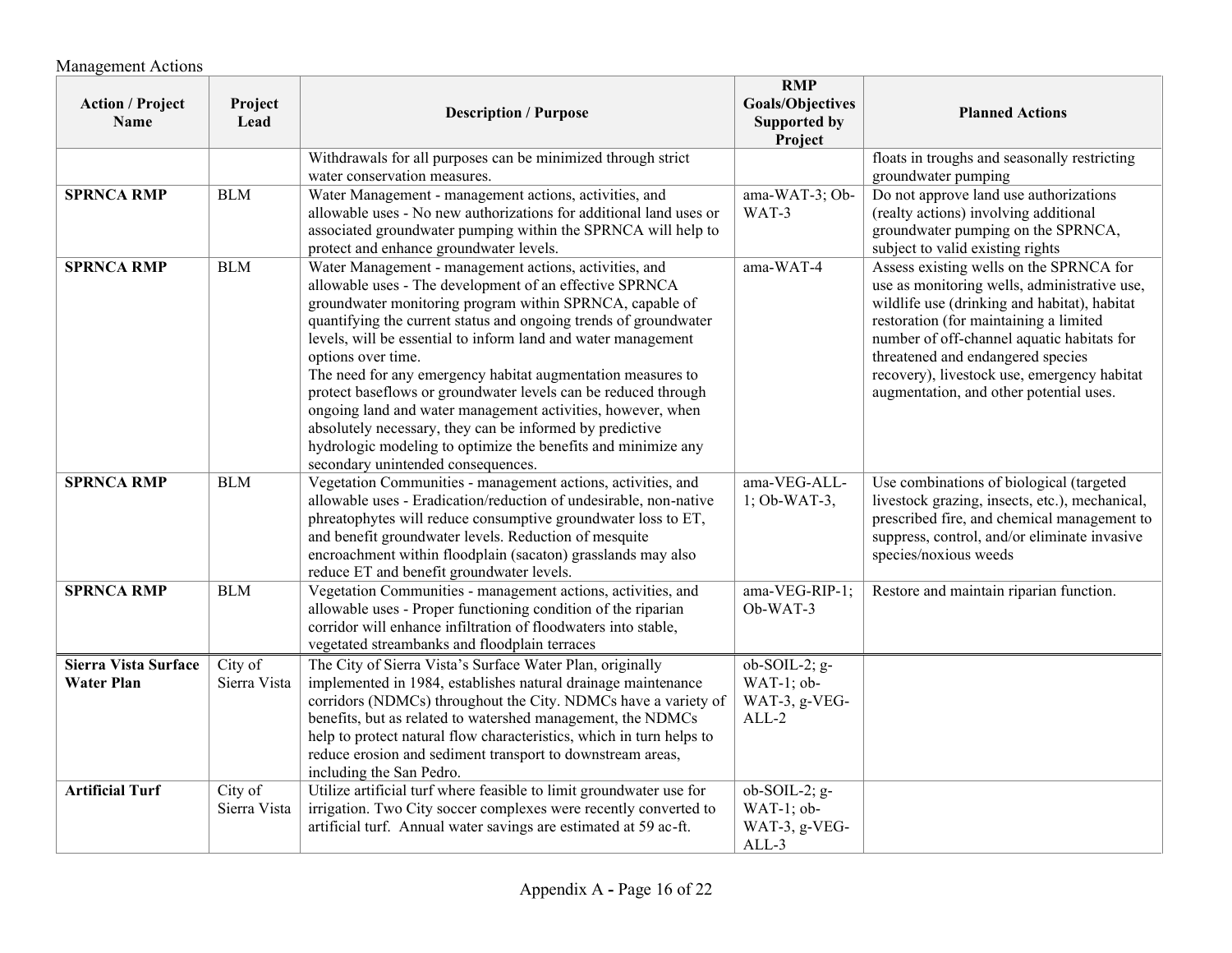| <b>Action / Project</b><br><b>Name</b>     | Project<br>Lead         | <b>Description / Purpose</b>                                                                                                                                                                                                                                                                                                                                                                                                                                                                                                                     | <b>RMP</b><br><b>Goals/Objectives</b><br><b>Supported by</b><br>Project | <b>Planned Actions</b> |
|--------------------------------------------|-------------------------|--------------------------------------------------------------------------------------------------------------------------------------------------------------------------------------------------------------------------------------------------------------------------------------------------------------------------------------------------------------------------------------------------------------------------------------------------------------------------------------------------------------------------------------------------|-------------------------------------------------------------------------|------------------------|
|                                            |                         | Artificial turf reduces the need for irrigation and thus groundwater<br>pumping.                                                                                                                                                                                                                                                                                                                                                                                                                                                                 |                                                                         |                        |
| <b>Noxious Weeds</b><br><b>Treatment</b>   | City of<br>Sierra Vista | The City of Sierra Vista treats approximately 212 acres annually<br>for noxious weeds. Targeted weed spraying and removal helps to<br>control the spread of noxious weeds. These weeds prevent the<br>growth of native plants and create a heightened fire risk, leading<br>also to an increase in accelerated runoff and erosion.                                                                                                                                                                                                               | $ob-SOIL-2; g-$<br>WAT-1; g-VEG-<br>ALL-4                               |                        |
| <b>Wash Maintenance</b>                    | City of<br>Sierra Vista | The City of Sierra Vista maintains about 318 ac-ft of washes<br>annually. The purpose of the program is both to thin vegetation to<br>healthy levels and maintain natural drainage characteristics.<br>Regular wash maintenance reduces fuel in the wildland urban<br>interface, which in turn changes fire behavior characteristics<br>including reduced flame lengths, slower rates of spread, reduced<br>fire intensity levels, and reduced crown fire potential. The reduced<br>wildfire risk helps preclude accelerated runoff and erosion. | $ob-SOIL-2; g-$<br>WAT-1; ob-<br>WAT-3, g-VEG-<br>ALL-5                 |                        |
| Development<br><b>Design Standards</b>     | City of<br>Sierra Vista | The City of Sierra Vista was among the nation's first to adopt EPA<br>WaterSense standards for development, and is presently working<br>with developers to continuously implement those requirements.<br>The EPA reports a saving of approximately 50,000 gallons per<br>four person household annually over traditionally built homes,<br>which equates to reductions in water consumption of more than<br>1,000 acre-feet annually in a development of approximately 7,000<br>homes.                                                           | $ob-SOIL-2; g-$<br>$WAT-1$ ; ob-<br>WAT-3, g-VEG-<br>$ALL-6$            |                        |
| <b>Cochise Water</b><br>Project            | City of<br>Sierra Vista | The City of Sierra Vista participated in the Cochise Water Project,<br>which succeeded during its 6 year program duration, in reducing<br>community water use by approximately 400 acre-feet annuallywith<br>cumulative savings through 2021 of approximately 3,000 acre-<br>feet.--. Re-funding the Cochise Water Project could aid<br>surrounding communities in reducing their gallons per day per<br>capita ("GPCD") water consumption, which benefits the Sierra<br>Vista Subwatershed, including the SPRNCA.                               | $ob-SOIL-2; g-$<br>WAT-1; ob-<br>WAT-3, g-VEG-<br>ALL-7                 |                        |
| <b>Management</b> of<br><b>State Lands</b> | City of<br>Sierra Vista | Work with the Arizona State Land Department on the management<br>of state lands within Sierra Vista city limits. Approximately four<br>years ago, a Forest Service crew performed vegetation trimming<br>and removal on hundreds of acres of state lands located within and<br>adjacent to the City of Sierra Vista. It is hoped this work will be<br>repeated in the future. This work would promote healthy plant<br>growth and thereby minimize wild fire extent and intensity and<br>precluding accelerated runoff and erosion.              | ob-SOIL-2; g-<br>WAT-1; g-VEG-<br>ALL-9                                 |                        |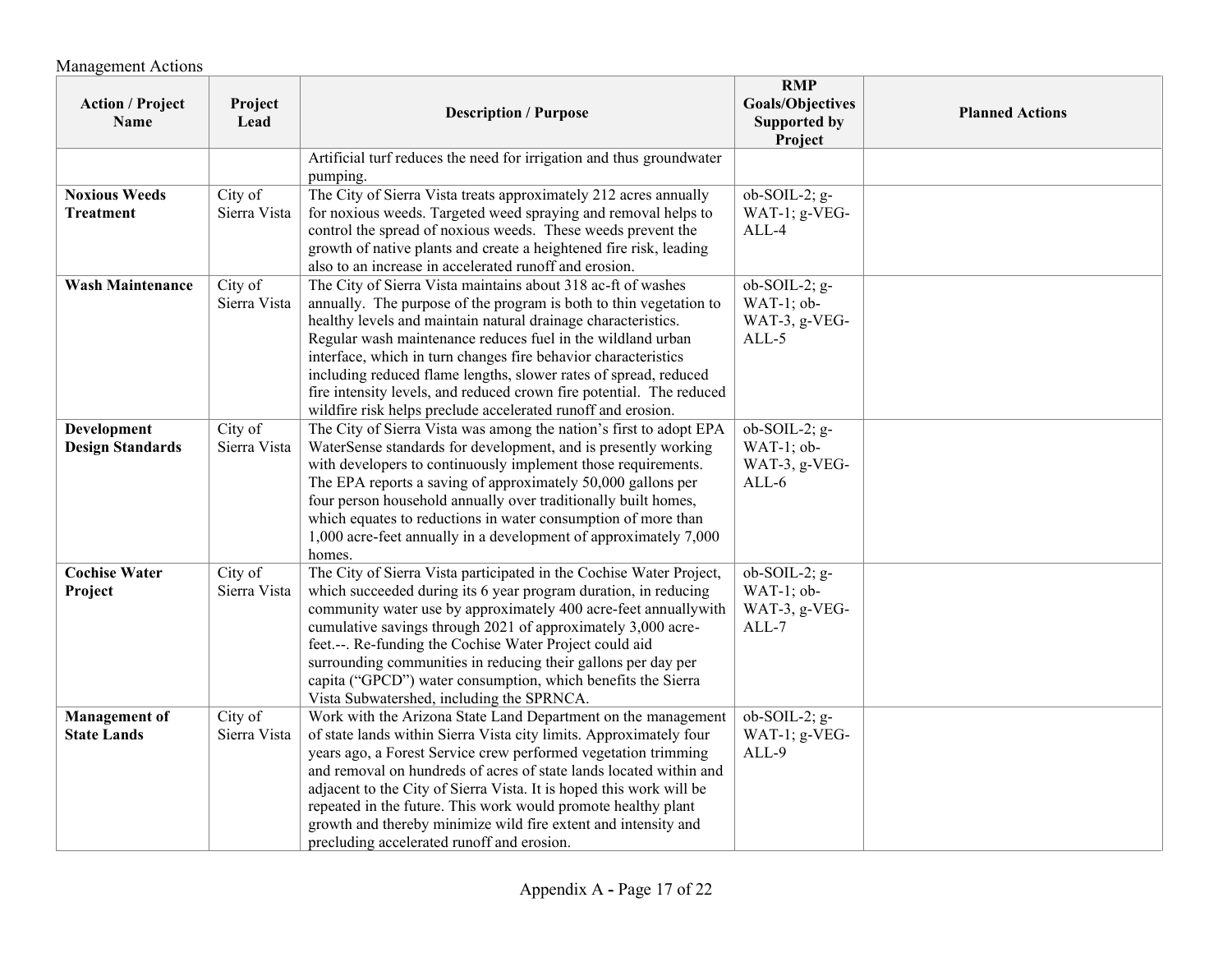| <b>Action / Project</b><br>Name                                                                            | Project<br>Lead         | <b>Description / Purpose</b>                                                                                                                                                                                                                                                                                                                                                                                                                                                                                                                                                                                                                  | <b>RMP</b><br><b>Goals/Objectives</b><br>Supported by<br>Project | <b>Planned Actions</b>                                                                                                                                                                                                                                                                                                                                                                                                                                                                                                                                                                                                                                                                                                                                                                        |
|------------------------------------------------------------------------------------------------------------|-------------------------|-----------------------------------------------------------------------------------------------------------------------------------------------------------------------------------------------------------------------------------------------------------------------------------------------------------------------------------------------------------------------------------------------------------------------------------------------------------------------------------------------------------------------------------------------------------------------------------------------------------------------------------------------|------------------------------------------------------------------|-----------------------------------------------------------------------------------------------------------------------------------------------------------------------------------------------------------------------------------------------------------------------------------------------------------------------------------------------------------------------------------------------------------------------------------------------------------------------------------------------------------------------------------------------------------------------------------------------------------------------------------------------------------------------------------------------------------------------------------------------------------------------------------------------|
| Environmental<br><b>Operations Park</b>                                                                    | City of<br>Sierra Vista | Continue operation of the Environmental Operations Park (EOP),<br>which currently recharges about 2700 acre-feet per year between<br>the wetlands and the recharge basins. The positive benefits of the<br>EOP in sustaining and enhancing base flow of the San Pedro are<br>well documented and acknowledged by diverse stakeholders.<br>Also exploring conveying untreated sewage from a new<br>development to EOP for treatment and increasing capacity of EOP<br>treatment facilities to accommodate additional sewage.<br>The feasibility of shifting some of the flow to Riverstone is<br>currently being explored, as described below. | $ob-SOIL-2; g-$<br>$WAT-1$ ; ob-<br>WAT-3, g-VEG-<br>$ALL-1$     | 1. Final engineering and design for sewage<br>conveyance pipeline to EOP and effluent<br>pipeline to Riverstone<br>2. Secure ROW for sewage pipeline to EOP<br>and effluent pipeline to Riverstone<br>3. Secure an agreement between Castle and<br>Cook and Sierra Vista for sewage<br>conveyance/treatment and a separate effluent<br>agreement between Cochise County and<br>Sierra Vista for delivery of effluent to<br>Riverstone<br>4. Fund construction of both conveyance<br>pipelines and expansion of treatment<br>facilities at EOP as needed<br>5. Permitting of two pipelines<br>6. Complete construction of two pipelines<br>7. Develop EOP monitoring plan<br>8. Operations, Maintenance & Performance<br>Monitoring of EOP recharge facility, sewage<br>and effluent pipelines |
| Sierra Vista Sub-<br><b>Watershed Water</b><br><b>Conservation and</b><br><b>Management Policy</b><br>Plan | Cochise<br>County       | Prohibits any increases in residential densities through upzonings<br>where new development would result in pumping within two miles<br>of the SPRNCA. Precluding potential density increases in the<br>Sierra Vista Sub-watershed within 2 miles of SPRNCA will<br>decrease future potential groundwater pumping.                                                                                                                                                                                                                                                                                                                            | $ob-SOIL-2; g-$<br>WAT-1; ob-<br>WAT-3, g-VEG-<br>$ALL-1$        |                                                                                                                                                                                                                                                                                                                                                                                                                                                                                                                                                                                                                                                                                                                                                                                               |
| <b>Cochise County</b><br>Subdivision<br><b>Regulations</b>                                                 | Cochise<br>County       | Subdivision regulations have an option for conservation<br>subdivisions that require a 50% set-aside through conservation<br>easements, including drainage corridors (e.g., Kings Ranch).<br>Leaving drainage corridors intact and unfragmented<br>allows/provides for the movement of wildlife between the<br>mountains and SPRNCA, as well as maintains natural flood flows<br>to the river.                                                                                                                                                                                                                                                | $ob-SOIL-2; g-$<br>WAT-1; ob-<br>WAT-3, g-VEG-<br>$ALL-1$        |                                                                                                                                                                                                                                                                                                                                                                                                                                                                                                                                                                                                                                                                                                                                                                                               |
| <b>Conservation &amp;</b><br><b>Watershed Health</b><br>programs                                           | Cochise<br>County       | Continue to work with county residents, businesses, and partners<br>on developing solutions that will slow accelerated flows, enhance<br>watershed health, build soil moisture capacity, control erosion and<br>sedimentation. In addition, the county will continue to utilize some<br>of its properties for additional land treatments, recreational and<br>educational access and seek to create linkages with the SPRNCA.                                                                                                                                                                                                                 | ob-SOIL-2; g-<br>WAT-1; ob-<br>WAT-3, g-VEG-<br>$ALL-8$          |                                                                                                                                                                                                                                                                                                                                                                                                                                                                                                                                                                                                                                                                                                                                                                                               |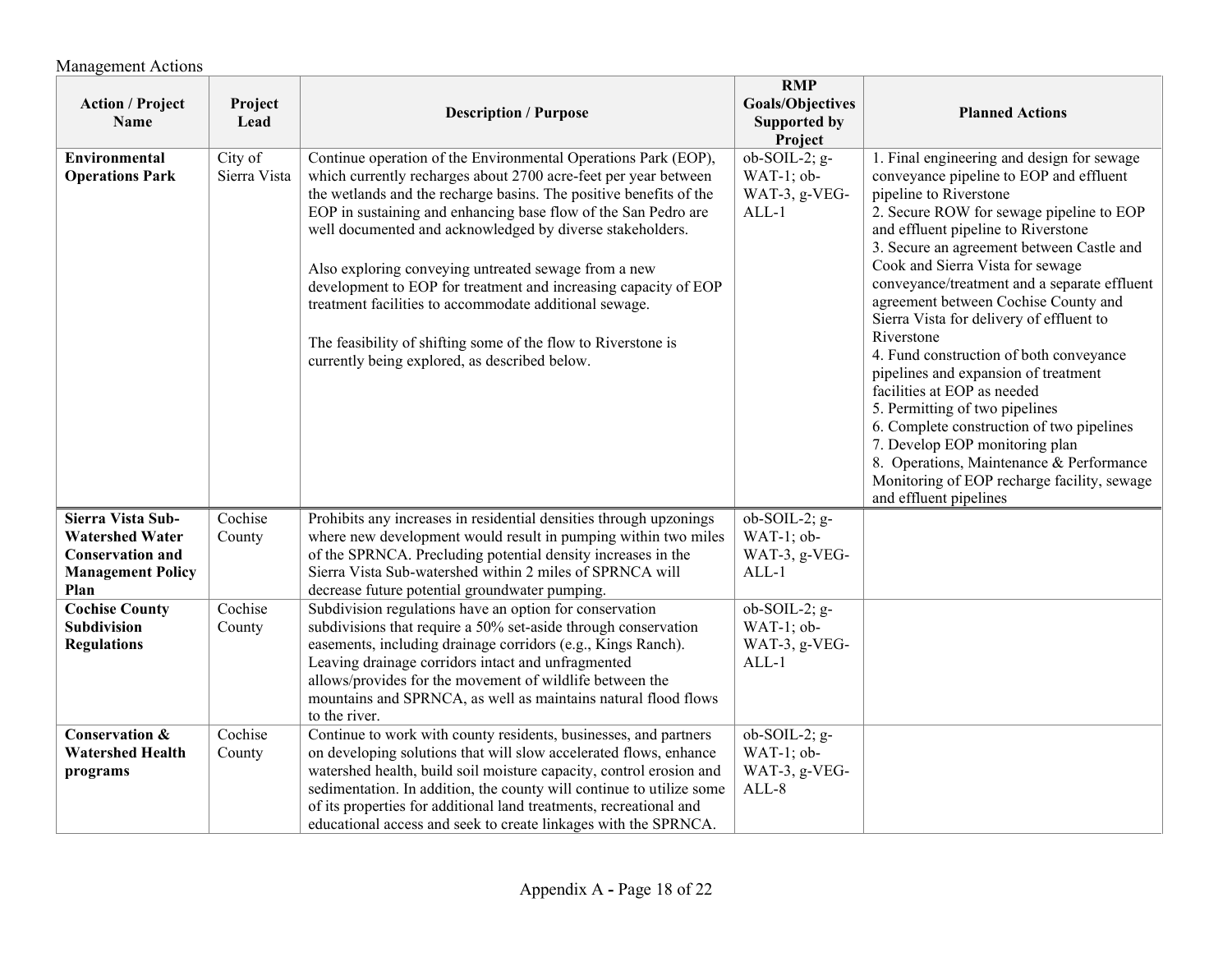| <b>Action / Project</b><br>Name                                                              | Project<br>Lead   | <b>Description / Purpose</b>                                                                                                                                                                           | <b>RMP</b><br><b>Goals/Objectives</b><br><b>Supported by</b><br>Project  | <b>Planned Actions</b>                                                                                                                                                                                                                                                                                                                                                                             |
|----------------------------------------------------------------------------------------------|-------------------|--------------------------------------------------------------------------------------------------------------------------------------------------------------------------------------------------------|--------------------------------------------------------------------------|----------------------------------------------------------------------------------------------------------------------------------------------------------------------------------------------------------------------------------------------------------------------------------------------------------------------------------------------------------------------------------------------------|
|                                                                                              |                   | Activities will ultimately foster overall watershed health including<br>tributaries and sheetflow that have a nexus with SPRNCA.                                                                       |                                                                          |                                                                                                                                                                                                                                                                                                                                                                                                    |
| <b>Babocomari</b>                                                                            | Cochise<br>County | Preclude near-stream pumping on the Babocomari and provide a<br>future location for near-stream recharge if source water becomes<br>available.                                                         | $ob-SOIL-2; g-$<br>WAT-1; ob-<br>WAT-3, g-VEG-<br>$ALL-10$               | 1. Baseline Monitoring of groundwater                                                                                                                                                                                                                                                                                                                                                              |
| <b>Coyote Wash Urban</b><br><b>Enhanced Runoff</b><br>(UER)                                  | Cochise<br>County | Increase the infiltration of urban enhanced runoff in Coyote Wash<br>to support the base flows of the SPRNCA without alteration of the<br>natural flood flow regime.                                   | $ob-SOIL-2; g-$<br>WAT-1; ob-<br>WAT-3, g-VEG-<br>$ALL-1$                | 1. Baseline Monitoring of surface water and<br>groundwater<br>2. Final engineering and project design<br>3. Secure assurances for use of urban<br>enhanced runoff for recharge from surface<br>water users<br>4. Secure funding for construction<br>5. Permitting<br>6. Complete Construction<br>7. Complete Coyote Wash Monitoring plan<br>8. Operations, Maintenance & Performance<br>Monitoring |
| <b>Riverstone Effluent</b><br>Recharge                                                       | Cochise<br>County | Recharge treated effluent delivered from the EOP by City of Sierra<br>Vista in rapid infiltration basins (acre-feet per year TBD), and<br>preclude future near-stream pumping (150 acre-feet per year) | ob-SOIL-2; g-<br>WAT-1; ob-<br>WAT-3, g-VEG-<br>$ALL-1$                  | 1. Baseline Monitoring<br>2. Secure Effluent Agreement between<br>County and Sierra Vista<br>3. Secure Right of Way for conveyance<br>between EOP and recharge site<br>4. Technical studies & final design<br>5. Permitting for rapid infiltration basins<br>6. Complete Construction<br>7. Develop Riverstone monitoring plan<br>8. Operations, Maintenance & Performance<br>Monitoring           |
| <b>Three Canyons</b>                                                                         | Cochise<br>County | Permanently retire approximately 2592 acre-feet per year historic<br>near-stream pumping and preclude future pumping 36 acre feet per<br>year)                                                         | $ob-SOIL-2; g-$<br>WAT-1; ob-<br>WAT-3, g-VEG-<br>$ALL-1$                | 1. Develop Three Canyons monitoring plan<br>2. Operations, Maintenance & Performance<br>Monitoring                                                                                                                                                                                                                                                                                                 |
| <b>Palominas Flood</b><br><b>Control</b> and<br><b>Stormwater</b><br><b>Recharge Project</b> | Cochise<br>County | Capture and convey sheetflow from Schoolhouse Wash Watershed<br>to a constructed channel with infiltration enhancements                                                                                | ob-SOIL-2; g-<br>WAT-1; ob-<br>WAT-3, g-VEG-<br>ALL-1; g-VEG-<br>$RIP-1$ | 1. Develop Palominas monitoring plan<br>2. Operations, Maintenance, & Performance<br>Monitoring                                                                                                                                                                                                                                                                                                    |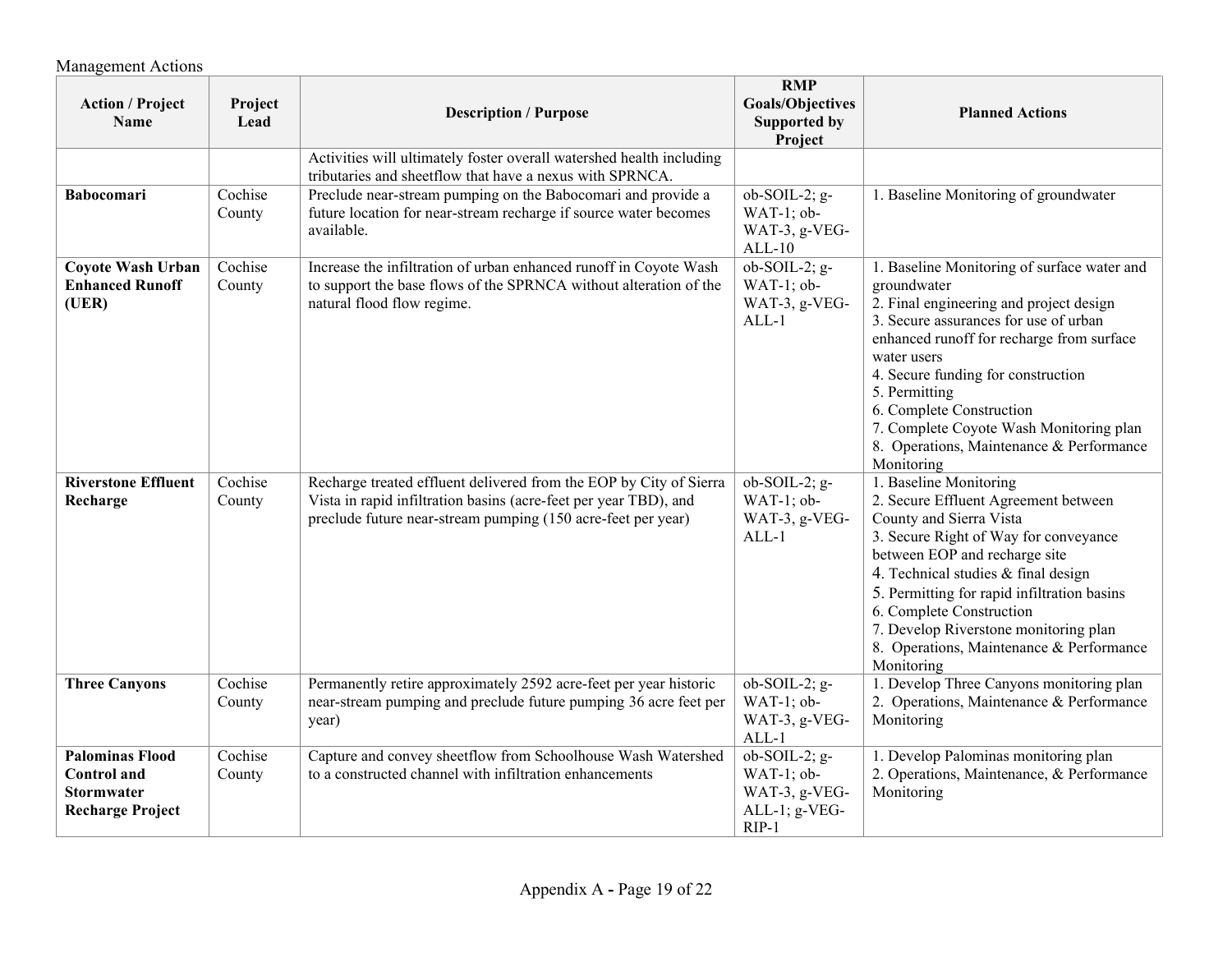| <b>Action / Project</b><br><b>Name</b>                                                        | Project<br>Lead   | <b>Description / Purpose</b>                                                                                                                                                                                                                                                                                                                                                                                            | <b>RMP</b><br><b>Goals/Objectives</b><br>Supported by<br>Project              | <b>Planned Actions</b>                                                                                                                                                                                                                                                                                                                                                                                                                                                              |
|-----------------------------------------------------------------------------------------------|-------------------|-------------------------------------------------------------------------------------------------------------------------------------------------------------------------------------------------------------------------------------------------------------------------------------------------------------------------------------------------------------------------------------------------------------------------|-------------------------------------------------------------------------------|-------------------------------------------------------------------------------------------------------------------------------------------------------------------------------------------------------------------------------------------------------------------------------------------------------------------------------------------------------------------------------------------------------------------------------------------------------------------------------------|
| <b>Horseshoe Draw</b><br><b>Sediment Control</b><br>and Stormwater<br><b>Recharge Project</b> | Cochise<br>County | Purpose: Capture accelerated runoff from Horseshoe Draw in a<br>detention basin to decrease sedimentation and increase infiltration<br>and recharge                                                                                                                                                                                                                                                                     | ob-SOIL-2; g-<br>WAT-1; ob-<br>WAT-3, g-VEG-<br>ALL-1; g-VEG-<br>$RIP-1$      | 1. Develop Horseshoe monitoring plan<br>2. Operations, Maintenance, & Performance<br>Monitoring                                                                                                                                                                                                                                                                                                                                                                                     |
| <b>Bisbee Effluent</b><br><b>Recharge Project</b>                                             | Cochise<br>County | Convey Bisbee's treated effluent from the San Jose Wastewater<br>Treatment Plant to a near-stream infiltration basin for recharge<br>(minimum of 200 acre-feet per year)                                                                                                                                                                                                                                                | $ob-SOIL-2; g-$<br>$WAT-1$ ; ob-<br>WAT-3, g-VEG-<br>ALL-1; g-VEG-<br>$RIP-1$ | 1. Exercise current option for 25-year<br>effluent agreement between City of Bisbee<br>and Cochise County<br>2. secure ROW from San Jose WWTP to<br>recharge basin<br>3. acquire land for recharge basin facility.<br>4. Technical Studies & Final Design of both<br>pipeline and infiltration basin<br>5. Baseline Monitoring<br>6. Permitting<br>7. Complete construction<br>8. Develop Bisbee Effluent Monitoring Plan<br>9. Operations, Maintenance & Performance<br>Monitoring |
| <b>Artificial Turf</b>                                                                        | Fort<br>Huachuca  | Utilize artificial turf where feasible to limit groundwater use for<br>irrigation. Multiple PT Fields have been converted to artificial turf.<br>Artificial turf reduces the need for irrigation and thus groundwater<br>pumping.                                                                                                                                                                                       | ob-SOIL-2; g-<br>WAT-1; ob-<br>WAT-3, g-VEG-<br>ALL-3                         |                                                                                                                                                                                                                                                                                                                                                                                                                                                                                     |
| <b>Noxious Weeds</b><br><b>Treatment</b>                                                      | Fort<br>Huachuca  | The Fort treats about 30 acres annually for noxious weeds.<br>Targeted weed spraying and removal helps to control the spread of<br>noxious weeds. These weeds prevent the growth of native plants<br>and create a heightened fire risk, leading to an increase in<br>accelerated runoff and erosion.                                                                                                                    | ob-SOIL-2; g-<br>WAT-1; g-VEG-<br>ALL-4                                       |                                                                                                                                                                                                                                                                                                                                                                                                                                                                                     |
| <b>Mesquite Tree</b><br><b>Extraction and</b><br><b>Spraying</b>                              | Fort<br>Huachuca  | The Fort treats about 178 acres annually for mesquite tree<br>eradication. Targeted mesquite tree spraying and removal helps to<br>control the spread of mesquite trees. Mesquite trees prevent the<br>growth of native plants and create a heightened fire risk, leading to<br>an increase in accelerated runoff and erosion.                                                                                          | ob-SOIL-2; g-<br>WAT-1; g-VEG-<br>ALL-4                                       |                                                                                                                                                                                                                                                                                                                                                                                                                                                                                     |
| <b>Wash Maintenance</b>                                                                       | Fort<br>Huachuca  | The Fort does maintenance of washes on an as needed basis. The<br>purpose of the program is both to thin vegetation to healthy levels<br>and maintain natural drainage characteristics. Regular wash<br>maintenance reduces fuel in the wildland urban interface, which in<br>turn changes fire behavior characteristics including reduced flame<br>lengths, slower rates of spread, reduced fire intensity levels, and | ob-SOIL-2; g-<br>WAT-1; ob-<br>WAT-3, g-VEG-<br>$ALL-5$                       |                                                                                                                                                                                                                                                                                                                                                                                                                                                                                     |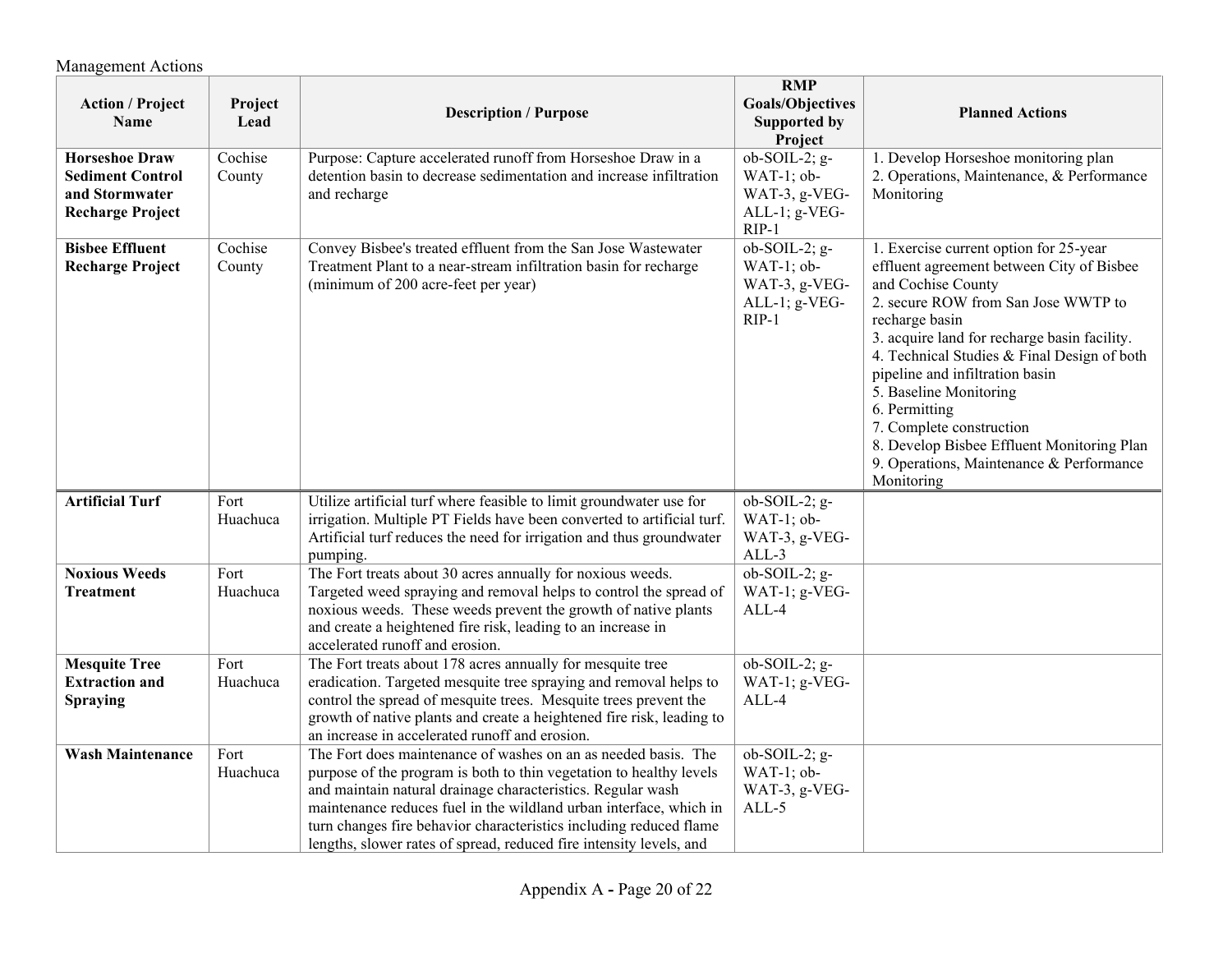| <b>Action / Project</b><br><b>Name</b>                        | Project<br>Lead  | <b>Description / Purpose</b>                                                                                                                                                                                                                                                                                                                                                                                                                                                     | <b>RMP</b><br><b>Goals/Objectives</b><br><b>Supported by</b><br>Project | <b>Planned Actions</b> |
|---------------------------------------------------------------|------------------|----------------------------------------------------------------------------------------------------------------------------------------------------------------------------------------------------------------------------------------------------------------------------------------------------------------------------------------------------------------------------------------------------------------------------------------------------------------------------------|-------------------------------------------------------------------------|------------------------|
|                                                               |                  | reduced crown fire potential. The reduced wildfire risk helps<br>preclude accelerated runoff and erosion.                                                                                                                                                                                                                                                                                                                                                                        |                                                                         |                        |
| <b>Fort Huachuca</b><br><b>Water Resource</b><br><b>Plans</b> | Fort<br>Huachuca | The Army Water Resource Plan and Fort Huachuca Policy 21-70<br>implement the Fort's long-standing water conservation practices<br>and policies to support water resource sustainment.                                                                                                                                                                                                                                                                                            | $ob-SOIL-2; g-$<br>$WAT-1$ ; ob-<br>WAT-3, g-VEG-<br>$ALL-1$            |                        |
| <b>East Range</b><br>Watershed<br><b>Rehabilitation</b>       | Fort<br>Huachuca | This Fort Huachuca Plan helps improve watershed condition on<br>the Fort's East Range                                                                                                                                                                                                                                                                                                                                                                                            | $ob-SOIL-2$ ; g-<br>$WAT-1$ ; ob-<br>WAT-3, g-VEG-<br>$ALL-5$           |                        |
| <b>USGS Monitoring</b>                                        | Fort<br>Huachuca | The Army and the USGS currently do monitoring of 3 stream<br>gages, 5 stormwater detention basins and 14 groundwater<br>monitoring wells.                                                                                                                                                                                                                                                                                                                                        | $ob-SOIL-2; g-$<br>$WAT-1$ ; ob-<br>WAT-3, g-VEG-<br>$ALL-1$            |                        |
| Conservation<br><b>Easement program</b>                       | Fort<br>Huachuca | The Fort uses programs such as the Readiness and Environment<br>Protection Integration (REPI) Program and the Army Compatible<br>Use Buffer (ACUB) program to place conservation easements on<br>properties within the Upper San Pedro River Basin to protect<br>habitat and protect water resources from present or future<br>development. The Fort also utilizes many partners to achieve its<br>goals in implementing this highly effective conservation easement<br>program. |                                                                         |                        |
| <b>Water Wise Energy</b><br><b>Smart (WWES)</b><br>program    | Fort<br>Huachuca | The Fort continues to fund and support the Water Wise Energy<br>Smart (WWES) program. In total WWES conducted 1,260 contact<br>hours with students in classroom instruction on conserving water<br>and energy. A total of 2,080,670 square feet of military buildings<br>were audited for energy/water during the past year (2020).                                                                                                                                              |                                                                         |                        |